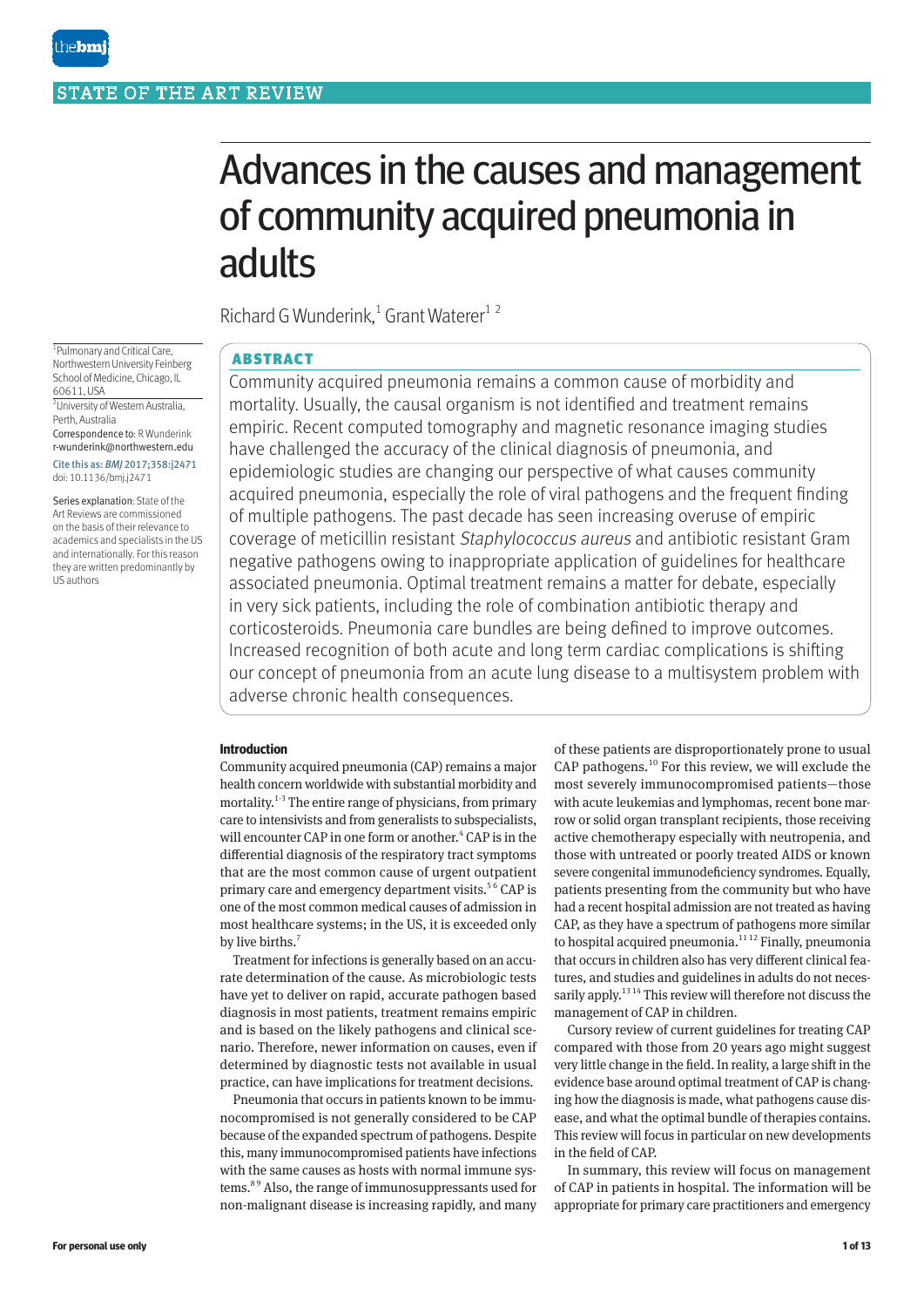

Fig 1| Temporal trends in US mortality from pneumonia and influenza compared with other important infections since 1900 (source: Centers for Disease Control and Prevention). TB=tuberculosis

department physicians who would initially see these patients and start treatment. Subsequent management by hospitalists, internists, and specialists, such as infectious diseases, pulmonary, and critical care physicians, will also be covered.

#### **Incidence**

CAP is the leading infectious cause and eighth most common overall cause of death in the US.<sup>15</sup> Pneumonia causes an even higher proportion of deaths worldwide, with 3.2 million estimated deaths globally, exceeding all other infections including tuberculosis, HIV infection, and malaria.<sup>1</sup> Lower respiratory tract infections are the most common cause of death in low income countries, whereas pneumonia is the only infection in the top 10 causes of death in high income economies.

Importantly, although some progress in decreasing overall mortality has been made both nationally and worldwide, the fall in deaths from pneumonia is substantially less than has been achieved recently for other infections such as diarrhea, HIV, and malaria.<sup>1</sup> In addition, pneumonia is often the direct cause of death ascribed to other common causes, such as Alzheimer's disease, lung cancer, and chronic obstructive lung disease.<sup>16-18</sup>

Figure 1 illustrates the difficulty in improving mortality due to CAP. Pneumonia and influenza have remained in the top 10 causes of death in the US since 1900. After substantial improvements in the mortality rate as a result of better hygiene and public health throughout the first part of the 20th century (note the log scale on the y axis of figure 1), once penicillin became routinely available the mortality rate from pneumonia and influenza essentially plateaued. Only in the past 10 years has the US mortality rate consistently stayed below 20 deaths per 100000 population. Two factors likely explain this improvement in mortality—routine vaccination of children with the protein conjugate pneumococcal vaccine and public reporting of CAP process of care, mortality, and readmission rates.



Fig 2| Trends in discharges coded for pneumonia from the National Inpatient Sample.<sup>20</sup> NOS=not otherwise specified. Stars show two Centers for Disease Control sponsored, population based estimates<sup>1921</sup>

The annual incidence of CAP in the US has recently been estimated at 248 cases per 10000 adults, $19$  with some variation on a year-by-year basis (fig 2). The rate estimated by Jain et al in 2010-11 is very similar to that found in the previous Centers for Disease Control and Prevention (CDC) sponsored epidemiologic study from 1991.<sup>1921</sup> It also correlates fairly well with data on discharge diagnoses from the National Inpatient Sample.<sup>20</sup> In contrast, rates in other countries with different healthcare systems are very different; for example, 8.1 hospital admissions per 10 000 adults in Vietnam and 31.2 per 10 000 adults in the UK.<sup>22 23</sup> However, admissions for CAP have been increasing over the past 16 years in areas of England.<sup>24</sup> Different rates may partially reflect differences in age as well as healthcare settings. The incidence is clearly higher in older adults. Recent published estimates from others countries include 130.5 per 10000 adults aged over 65 years in Malaysia, $^{25}$  172.4 cases per 10000 for adults aged 85 and over in the Netherlands,  $26$ and 29.6 per 10000 for all ages and 76.5 for adults aged 65 and over in Germany.<sup>27</sup>

# **Sources and selection criteria**

We searched PubMed from 1 January 2007 to 1 January 2017. We chose this time span as roughly the interval since the last extensive review for the American Thoracic Society (ATS)/Infectious Diseases Society of America (IDSA) consensus guidelines on community acquired pneumonia was completed.11 We primarily focused on original articles on "community-acquired pneumonia" listed as "clinical trials" in "humans", "19+/adults", and published in English. This strategy yielded 160 articles. Review of the abstracts of these manuscripts resulted in 25 being chosen for further review. Most of the manuscripts not chosen were subgroup analyses of primary studies, small single center studies with limited new information, or negative trials of agents not currently available clinically. Additional modifiers and cross search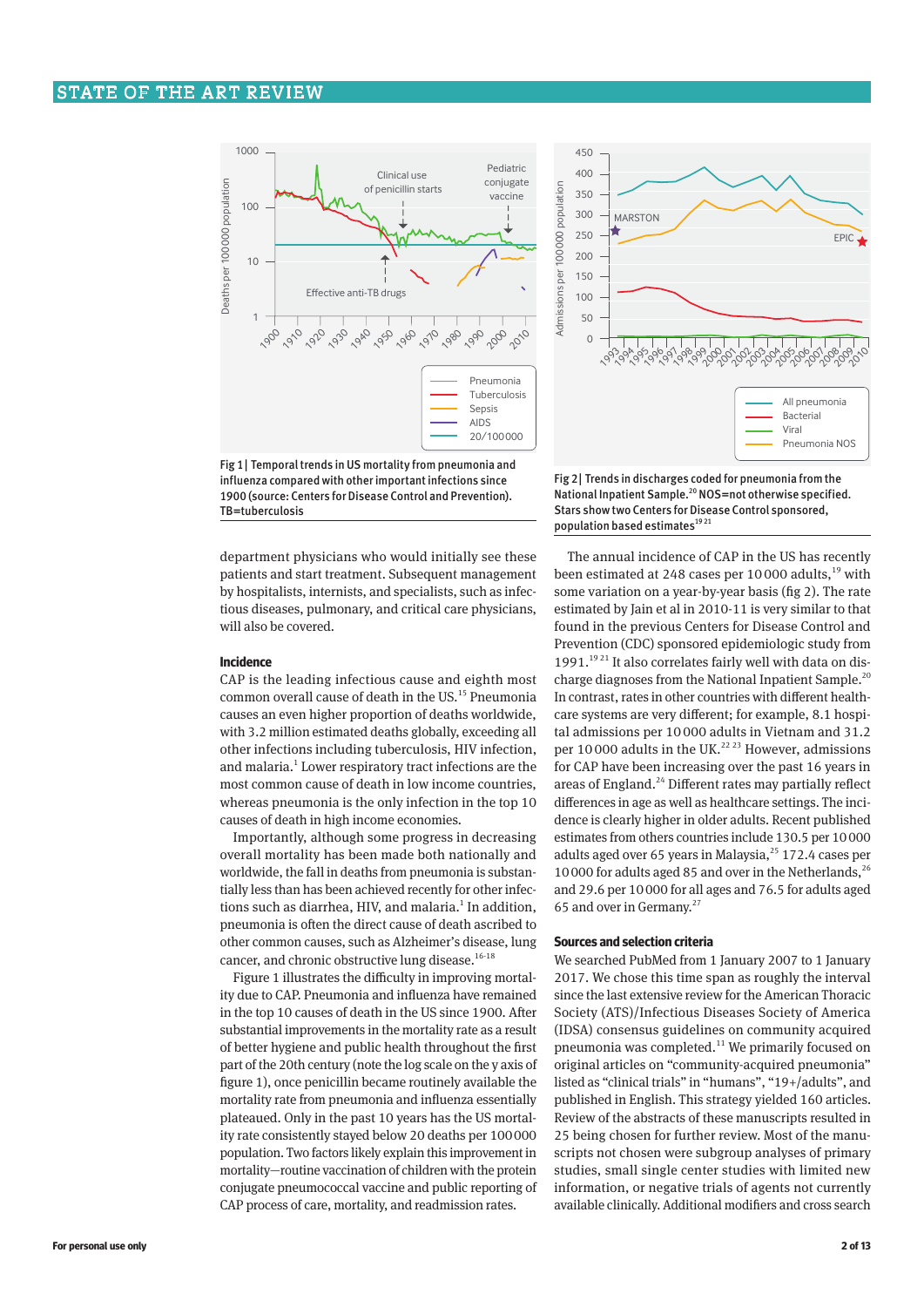terms including "healthcare associated pneumonia", "community-onset pneumonia", "viral pneumonia", "influenza", "*Staphylococcus aureus*", "*Streptococcus*  pneumoniae", "mycoplasma", and "atypical pneumonia" did not result in significant additional manuscripts. However, for specific sections, we crossed these primary search phrases with specific terms such as "corticosteroids", "microbiome", "microbiota", "deep sequencing", and "next generation sequencing" for further insights. Only articles published in English were reviewed. The final reference list is based on relevance to the topics covered in the review.

# **How imaging technology is challenging the clinical diagnosis of pneumonia**

CAP has always been a clinical diagnosis combining features of an acute respiratory infection and a new (and consistent) infiltrate on chest radiograph. Although this is seemingly straightforward, the not infrequent disagreement between independent observers regarding presence or absence of pneumonia on re-evaluation of  $\overline{\Omega}$  chest radiographs is well known.<sup>28-32</sup> This misdiagnosis rate is perhaps not very surprising given that various common co-pathologies, especially cardiac failure and chronic obstructive pulmonary disease, can also cause infiltrates that may be mistaken for areas of consolidation in patients with acute shortness of breath.

Until recently, no realistic alternative to plain chest radiography existed. Therefore, despite the limitations, diagnosis by the physician (including interpretation of the chest radiograph) was the gold standard for clinical studies of CAP. Two recent studies challenge the validity of this approach and the future of chest radiography in the diagnosis of CAP.

A prospective observational study in 319 patients presenting to hospital with acute respiratory symptoms consistent with CAP assessed the potential effect of chest computed tomography  $(CT)$ .<sup>33</sup> Clinicians were asked to determine whether the patient had CAP on the basis of the clinical features (history and examination) and their interpretation of the chest radiograph; all patients then had a chest CT scan. Significant discordance between the clinician's diagnosis and the CT determination of pneumonia occurred in nearly 40%. Most importantly, nearly a third of patients diagnosed as having pneumonia did not have any infiltrate visible on the CT scan. These findings are consistent with an observational study in emergency departments where 3423 patients had both chest radiography and a CT scan as part of routine care.<sup>34</sup> Using the CT scan as the gold standard, the sensitivity and specificity of the detection of an opacity by chest radiography were only 43.5% and 93.0% respectively.

In a smaller prospective study in 77 outpatients with CAP, findings on chest radiography were compared with those of CT scans and magnetic resonance imaging (MRI) taken at the time of diagnosis and 30 days later in all patients with positive results.<sup>35</sup> Pneumonia was identified in 32 patients by CT scan, 30 by MRI, and 23 by chest radiography. The false positive chest radiography rate was much smaller in this study with only four false positives (and none with MRI); however, all were reported

by a radiologist rather than interpreted by the clinician, and the 30 day follow-up studies were available for comparison.

Although the fact that pneumonia may be missed by chest radiography has been known for some time, overdiagnosis of pneumonia by clinicians in these studies raises the fundamental question of how many patients without pneumonia were enrolled into the clinical trials on which treatment, quality of care, and remuneration benchmarks are based. If much of what is called pneumonia is not pneumonia, potential light is also shed on discrepancies between findings of CAP studies.

A CT scan for the routine diagnostic investigation of a patient with CAP is not practical in many settings. However, the increasing availability of CT scanners in emergency departments and the ability of a modern generation of CT scanners to image as fast as and with equivalent radiation to convention chest radiography suggests this may be the future of care.<sup>36,37</sup> The alternative is point-ofcare ultrasonography, which can also confirm the presence of infiltrates and distinguish between parenchymal and pleural abnormalities.<sup>38</sup>

Further research on the radiographic evidence for pneumonia is clearly needed. In addition to comparison of CT and ultrasonography confirmation of radiographic diagnosis, determination of whether chest radiograph negative, CT or ultrasound positive cases have the same or different pathogens, outcomes, and therefore treatment recommendations as confirmed chest radiograph positive disease is needed. In addition, the traditional approach of independent review of the actual chest radiographs by two or more clinicians is probably no longer adequate confir‑ mation of radiographic criteria for CAP in clinical trials.

# **How understanding of the pathogens causing CAP is evolving**

# Standard pathogens

The standard list of pathogens causing CAP in any textbook starts with *Streptococcus pneumoniae* and then in varying order lists *Haemophilus influenzae*, *Staphylococcus aureus*, *Mycoplasma pneumoniae*, group A strepto‑ cocci, *Legionella* species, *Chlamydophila*, and *Moraxella catarrhalis*. Viral causes are usually listed somewhere in the top half a dozen pathogens, with a long list including influenza A and B, respiratory syncytial virus, adenovirus, and a variety of coronaviruses.

Data on the causes of CAP predominantly come from studies using conventional culture techniques, with or without serologic tests, all of which have substantial limitations. Considerable improvements in the sensitivity, availability, and affordability of molecular pathogen testing in the past decade now influence our understanding of the causes of CAP. At the same time, the conjugate pneumococcal vaccines have affected pneumococcal disease in adults,<sup>39</sup> even when given only to children.<sup>40</sup> This decline in pneumococcal disease has been accompanied by a decline in total hospital admissions for pneumonia, at least in the US. $41$ 

A 2015 study of CAP in the US by the CDC found that *S pneumoniae* was only the third most common cause detected, after rhinovirus and influenza (fig 3).<sup>19</sup> A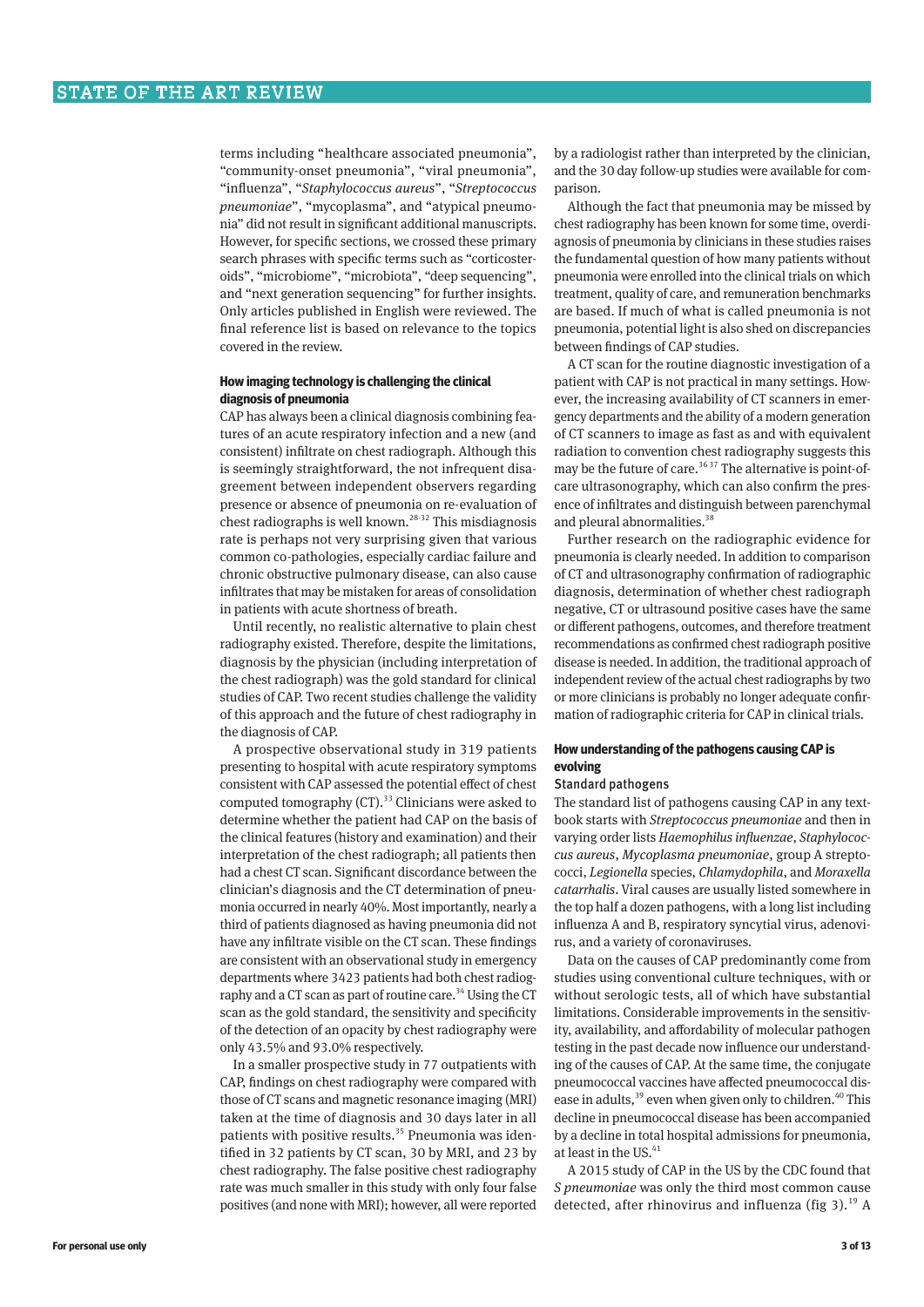# STATE OF THE ART REVIEW



Fig 3| Pathogens detected in patients with radiographic community acquired pneumonia from the Centers for Disease Control EPIC study. Lighter bars indicate co-detections of more than one pathogen. From Jain et al<sup>19</sup>

> Norwegian study that also used a wide array of diagnos‑ tic techniques found that *S pneumoniae* remained the most common cause identified, but the proportion due to other pathogens, especially viruses, was much higher than traditionally reported. $42$  The most important observation in both of these recent studies was that two or more pathogens were identified in more than one third of cases, typically a virus/bacteria combination.<sup>1942</sup>

> A key unresolved question is whether the detection of a virus in the upper airways reflects the pneumonia pathogen(s), particularly in the setting of multiple detections. Some viruses persist for weeks after acute infection, raising the question of whether the viruses detected were the residual of a resolving, initial upper respiratory tract infection that set the scene for secondary bacterial pneumonia. Data suggest that higher counts of virus in the upper airways is more likely to correlate with viral pneumonia, at least in children,<sup>43</sup> and future studies using serial quantitative assays may help to answer this important clinical question.

#### Newer pathogens

New pathogens continue to emerge as causes of CAP. Metapneumovirus, first reported in 2001,<sup>44</sup> is now often identified as one of the top half dozen pathogens causing CAP. Although it is typically associated with milder disease, fatal cases of metapneumovirus pneumonia have been reported. Coronaviruses have also emerged as major epidemic threats, first with severe acute respiratory syndrome and more recently with Middle East respiratory syndrome. Influenza also continues to be a threat, with concerns about the potential for several strains of avian influenza, particularly H5N1 and H7N9, to mutate enough to allow sustained human-to-human transmission with resultant pandemics.

# Antibiotic resistance

Penicillin resistance in *S pneumoniae* has been a concern. However, apart from occasional case reports, little evidence exists to justify modification of guideline concordant empiric antibiotic regimens in any region. Macrolide resistance in pneumococci and *Mycoplasma* is greater than β lactam resistance in most areas, but the clinical importance remains unclear. In pneumococci, macrolide resistance seems to have little effect on the outcome of patients admitted to hospital,<sup>45</sup> in part because macrolide monotherapy is not recommended in this setting. Macrolide resistance in *M pneumoniae* is reported to be associated with prolonged symptoms and slower resolution of fever.46 Therefore, in confirmed *M pneumoniae* infections with a slow clinical response, switching to an alternate agent such as a tetracycline or fluoroquinolone would be appropriate.

## Meticillin resistant *S aureus*

The rise of meticillin resistant *S aureus* (MRSA) has pre‑ dominantly been a feature of hospital acquired infections. However, true community acquired MRSA infections have recently been detected and are becoming increasingly common, especially in the US. Many MRSA strains, as well as related meticillin sensitive strains, secrete specific exotoxins that can lead to severe necrotizing pneumonia, $47$ although the exotoxin repertoire may vary geographically. To date, community acquired MRSA has not been sufficiently widespread to require empiric coverage,  $48\frac{49}{9}$  but clinicians need to know their local epidemiology, especially in very sick (that is, intensive care) patients. The USA300 clone that causes the most dramatic and lethal CAPs in North America has a fairly characteristic clini‑ cal presentation (box 1).<sup>50 51</sup> Suspicion of this pathogen warrants adjunctive or definitive treatment with antibiotics that suppress toxin production, such as linezolid or clindamycin, even for meticillin susceptible strains. $5253$ Cultures are always positive, but the emergence of rapid molecular diagnostic tests allows even earlier discontinuation of anti-MRSA treatment.<sup>5455</sup>

## The lung microbiome

Discovery of a normal lung microbiome that includes many of the bacteria commonly causing CAP, such as *S pneumoniae* and *Mycoplasma* spp, threatens the primary concept of pneumonia pathogenesis.<sup>56 57</sup> Aspiration or inhalation of "pathogenic" bacteria into sterile alveoli is thought to be the primary step in development of pneumonia. Rather than occurring in a sterile environment, CAP may result from a dysbiosis of the normal flora,<sup>58</sup>

# Box 1|Clinical features suggestive of community acquired **MRSA**

- Rapid progression of pulmonary infiltrates or pleural effusions
- Evidence of lung necrosis at presentation or early in course
- "Dirty dishwasher" appearance of pleural fluid
- Gross hemoptysis
- Young previously healthy patient
- History of MRSA skin lesions
- Erythematous rash—toxic shock, scalded skin syndromes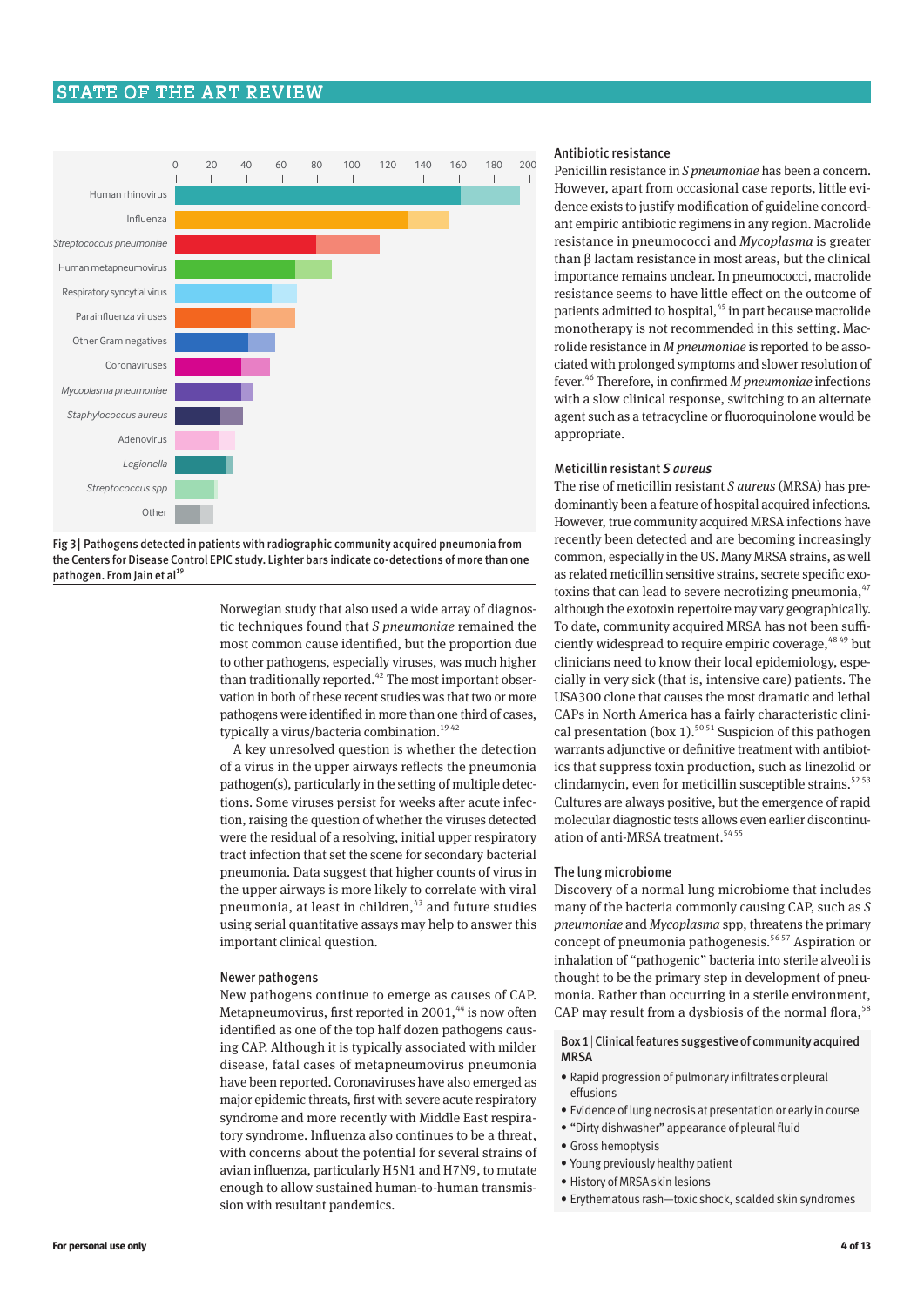# STATE OF THE ART REVIEW





allowing overgrowth of one or more of the resident flora. This concept may partially explain the high proportion of cases that are culture negative despite aggressive diagnosis.19 A hint that "normal" flora may be the cause of CAP comes from molecular diagnosis of community acquired empyema: "normal flora" *Streptococcus* spp cause a larger proportion than *S pneumoniae* (fig 4).<sup>59</sup>

The most likely cause of this dysbiosis is antecedent or concomitant viral respiratory tract infection. The enigmatic but frequent association of human rhinovirus infection with clinical CAP may be explained by this phenomenon. Whether antibiotics help or hinder a return to the normal lung microbiome pattern in these cases is unclear. Possibly, ultrashort courses of antibiotic, such as a single dose of ceftriaxone, may be sufficient for clinical cure. Daptomycin, an antibiotic that was subsequently shown to be inactivated by surfactant, was compared with ceftriaxone in a registration trial for a CAP indication.<sup>60</sup> Patients admitted to hospital with CAP were allowed to have up to 24 hours of therapy before randomization, which was usually a single dose of ceftriaxone. The clinical cure rate in the subgroup of 97 patients who received a single dose of a long acting antibiotic such as ceftriaxone was 91% compared with 88% in patients who received a seven day course of ceftriaxone (95% confidence interval for the difference between cure rates −6.1% to 11.5%). In 272 patients randomized to daptomycin without previous antibiotic treatment (essentially placebo treatment), the clinical cure rate was still 75%, although this was significantly lower than in the equivalent number who received a seven day course of ceftriaxone (95% confidence interval for difference −18.8% to −6.0%). These findings are consistent with findings of procalcitonin directed treatment in which 15% or more of patients with CAP were safely managed without antibiotics.<sup>6162</sup>

The advent of newer molecular diagnostic techniques may revolutionize the diagnosis of CAP. Nucleic acid amplification can dramatically increase the diagnostic

yield of good quality sputum. $4263$  The biggest limitation of any new molecular diagnostic technique is the lack of a gold standard for comparison. However, the potential for deep sequencing of appropriate respiratory samples raises the possibility of determining the entire lung microbiome to validate other molecular techniques as well as to discover new bacterial or viral causes of CAP.

# **Optimal antibiotic management**

As the causative pathogen of CAP is almost never known initially in either inpatients or outpatients, treatment is virtually always empiric. As delay in starting antibiotics is associated with worse outcomes for patients, treatment should be started as soon as possible after a diagnosis is made, preferably within three to four hours of presentation. $11$ 

First line treatment for CAP varies from region to region but is generally a β lactam/macrolide combination or a respiratory fluoroquinolone for patients in hospital.<sup>11</sup> In the outpatient setting, monotherapy with a β lactam, macrolide, or tetracycline is generally recommended unless risk factors for antibiotic resistant pathogens are present, mainly recent use of the same antibiotic or a high prevalence of resistant isolates in the community. Respiratory fluoroquinolones are also widely used for outpatients in some countries, including the US, but from an antibiotic stewardship perspective, narrower coverage is clearly preferable.<sup>64</sup>

The optimal treatment of severe CAP is severely limited by lack of prospective clinical trials. More than a dozen retrospective studies suggest that combination antibiotics, particularly a β lactam and a macrolide, improve survival for patients admitted to hospital with pneumococcal pneumonia, as well as all cause CAP, compared with monotherapy with a β lactam.<sup>65</sup> Whether a β lactam/ macrolide combination is superior to fluoroquinolone monotherapy is less clear, with conflicting findings and insufficient data in patients with severe disease.<sup>66</sup> As introduction of macrolide combination therapy was associated with a substantial drop in mortality in CAP patients in the intensive care unit (ICU), $67$  administrative databases consistently show lower mortality with macrolide combination therapy,<sup>68-70</sup> and meta-analysis shows a beneficial mortality risk ratio of 0.75 (95% confidence interval 0.58 to 0.96; P=0.02) for macrolide combination therapy in critically ill patients, $71$  until high quality data from randomized controlled trials (RCTs) are available, this should be the standard of care in severe  $CAP<sup>11</sup>$ 

#### Non-intensive care patients

Treatment of patients admitted to hospital but not to ICU is the most contentious area of management. Two recent prospective trials have attempted to resolve the debate about combination antibiotic therapy for non-ICU patients. A Swiss RCT in patients admitted to hospital with CAP compared β lactam monotherapy with the identical β lactam combined with a macrolide and aimed to show that monotherapy was not inferior to combination therapy.<sup>72</sup> The primary endpoint was time to clinical stability, $73$  probably the most clinically relevant endpoint as inpatient mortality in non-ICU patients should be very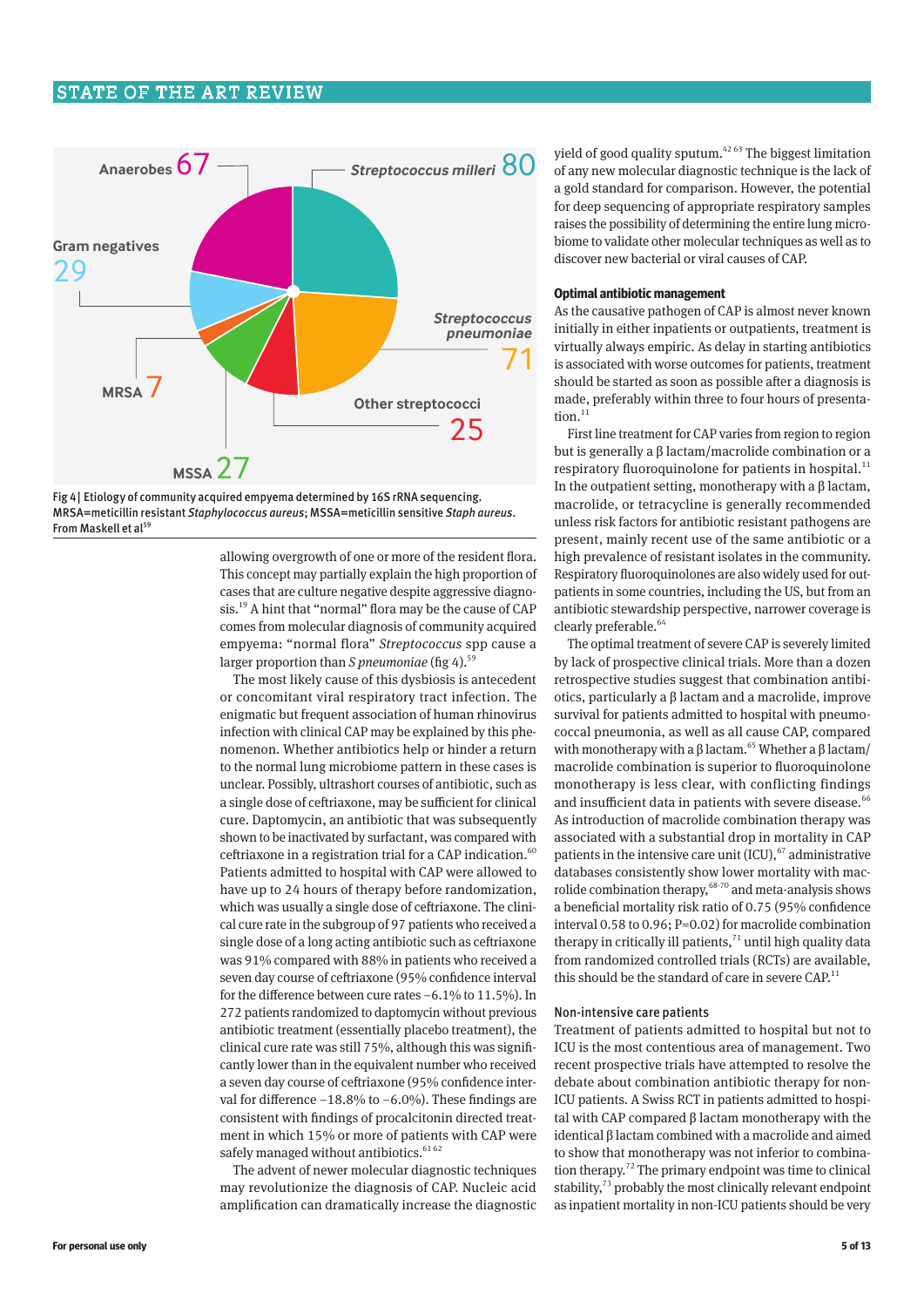low. The trial failed to show that monotherapy was noninferior in terms of time to clinical stability; only 34% (97/289) of monotherapy patients had reached clinical stability at day seven of therapy compared with 41% (120/291) for combination therapy, with the upper limit of the one sided 95% confidence interval (13%) exceeding the pre-specified boundary of 8%. Although the event rates were low, additional safety problems (deaths, ICU transfer, readmissions) also favored combination therapy. By this criterion, if monotherapy was being introduced as a new therapy for CAP in hospital, it would not be approved by regulatory authorities.<sup>74</sup>

The second RCT conducted in the Netherlands used a more public health based approach. Seven hospitals were cluster randomized and crossed over between three treatment regimens as the "standard" for a four month period. This large (656-888 patients in each group) study found no significant difference in 90 day mortality between patients given β lactam or fluoroquinolone monotherapy or β lactam/macrolide combination.<sup>75</sup> Described as a "pragmatic randomised controlled trial," this trial design had several major flaws. About 25% of patients did not have radiologic evidence of pneumonia. Monotherapy and no antibiotics are standard care for acute exacerbations of obstructive lung disease and heart failure, respectively, the most common causes of suspected CAP with a negative chest radiograph. The pragmatic design allowed clinicians to deviate from the "standard" therapy: 39% of the β lactam "monotherapy" patients actually also received atypical coverage, and 12% of patients in the combina‑ tion therapy group did not get a macrolide. The choice of antibiotics within class also varied: 24% of patients in the combination therapy arm received penicillin as their β lactam, whereas only 2% received this in the β lactam monotherapy arm. Penicillin was strongly discouraged in the β lactam monotherapy arm because of resistance problems: the addition of a macrolide would not necessarily overcome the penicillin resistance. Clearly, a gradient of efficacy and spectrum of activity exists between β lactams and possibly even between members of the same class such as cephalosporins.<sup>76</sup> Erythromycin was also given to 35% of patients in the combination therapy arm, rather than other macrolides. Given the stronger association with acute cardiac events for erythromycin than for other macrolides, $7778$  this may bias results in a study with a 90 day mortality endpoint. In addition, the four month randomization blocks may lead to a differential in recruitment in the "non-respiratory season" from May to early October in the northern hemisphere. During this time, atypical pathogens cause a higher proportion of documented causes of CAP. In the Netherlands, other studies suggest that 40% of documented causes of CAP during this time are atypical bacterial pathogens, with an even higher proportion in younger patients.<sup>79</sup> However, the greatest problem with the study is the choice of 90 day mortality as the primary endpoint. For patients who are not admitted to the ICU, mortality from uncontrolled infection is unlikely, $80-82$  so the ability of this endpoint to discriminate antibiotic treatment effects is unclear. Most patients with CAP either die of acute cardiovascular events while in hospital or after discharge or die of their chronic

comorbidities.77‑84 Therefore, although important from a public health standpoint, this RCT does not clearly inform the decision of which antibiotic treatment is "best" for non-ICU patients in hospital.

These studies show that  $\beta$  lactam monotherapy can safely be given to many patients admitted to hospital but not to ICU. Macrolide monotherapy can also likely be effective for some patients, such as young patients during the non-respiratory season. However, for purposes of a standard default treatment regimen, a  $\beta$  lactam/macrolide combination or fluoroquinolone monotherapy gives the most reliable results. Focusing on avoiding macrolide combination or fluoroquinolone treatment of documented CAP for antibiotic stewardship reasons is likely to have a minimal effect compared with avoiding antibiotic treatment for febrile upper respiratory tract or urinary tract infections.<sup>64</sup>

#### Healthcare associated pneumonia

A subgroup of CAP termed "healthcare associated pneumonia" (HCAP) was introduced in the 2005 ATS/IDSA pneumonia guidelines.<sup>85</sup> Two US based studies reported a subgroup of patients with a high prevalence of pathogens more in keeping with hospital acquired pneumonia than with CAP, in particular a high rate of identification of MRSA and *Pseudomonas aeruginosa*. 86 The major risk factors for HCAP were identified as nursing home residence, recent hospital admission, dialysis, and chronic wound care,<sup>87</sup> and the guidelines suggested consideration of empiric coverage of MRSA and *P aeruginosa* if these risk factors were present.<sup>85</sup>

Since publication of the guidelines, widespread adoption of the HCAP concept without consideration of local epidemiology has led to a vast overuse of inappropriately broad spectrum antibiotics (particularly vancomycin and β lactam/β lactamase combinations) despite little evidence that these are needed outside of major urban centers in the US.<sup>88-91</sup> The CDC EPIC study, which included some patients with risk factors for HCAP in two major urban centers, found less than 3% of cases with MRSA or *Pseudomonas*. 19

In addition, retrospective analyses have shown that empiric treatment for patients with the original HCAP risk factors is associated with no better or even worse mortality than treatment with usual CAP therapy.<sup>92-94</sup> A Japanese study with excellent microbiologic diagnosis showed that only 27% had pathogens resistant to the usual CAP drugs.<sup>95</sup>Box 2 lists risk factors for these pathogens. Importantly, two or three risk factors were needed before the frequency of resistant pathogens warranted treatment outside the usual CAP drugs. In patients in the lowest risk category (0-1 risk factors), use of broad spectrum antibiotics, theoretically given to prevent inappropriate initial therapy, was actually associated with higher mortality than when inappropriate therapy was actually delivered (fig 5). Also, the undue attention to multidrug resistant pathogens often results in dropping the macrolide from the combination, with the attendant excess mortality.

Consequently, many publications call for abandonment of the HCAP classification on the grounds that it has done more harm than good.<sup>88-96</sup> Clinicians must be aware of their local ecology and whether studies identifying risk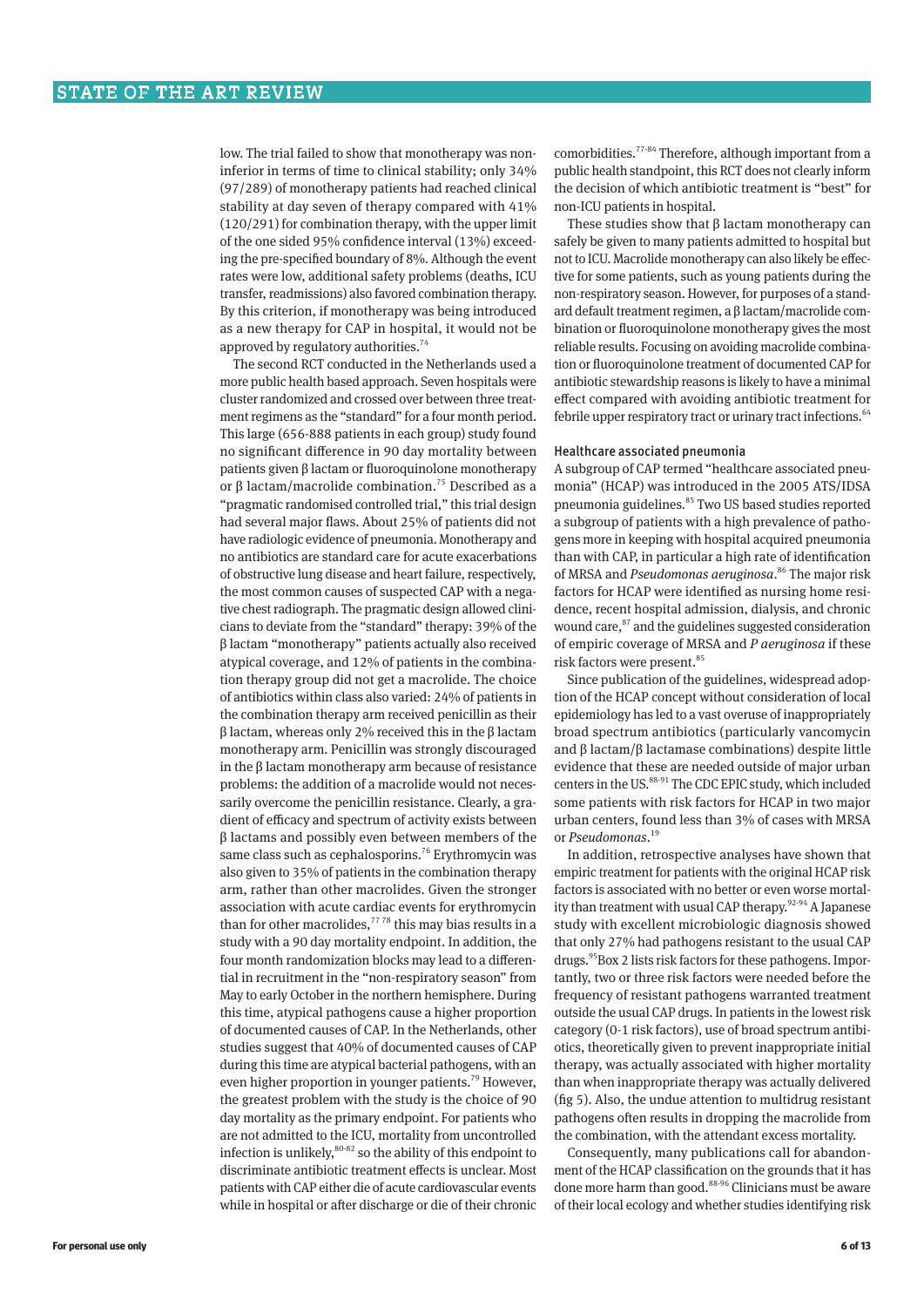#### Box 2 | Independent risk factors for pneumonia<sup>95</sup>

#### CAP drug resistant pathogens

- Hospital admission in previous 90 days
- Antibiotics in previous 90 days
- Gastric acid suppression
- Immunosuppression
- Enteral tube feedings
- Non-ambulatory status

#### MRSA only\*

- Hospital admission in previous 90 days
- Antibiotics in previous 90 days
- Gastric acid suppression
- Chronic hemodialysis
- Previous MRSA colonization
- Congestive heart failure

\*Should include at least one MRSA specific risk (bottom three bullet points). CAP=community acquired pneumonia; MRSA=meticillin resistant *Staphylococcus aureus*

factors for pathogens not covered by standard empiric therapy for CAP are applicable to their own setting. Pub‑ lished evidence suggests that the number of hospitals where the prevalence of MRSA or *Pseudomonas* is high enough to justify empirically covering these organisms is low. $1949$ 

#### **Corticosteroids**

Recent meta-analyses sparked debate about the potential benefit of corticosteroids in the setting of severe CAP.<sup>97-99</sup> Despite the strong perception that meta-analyses repre‑ sent the highest level of evidence, they are highly dependent on the quality of the primary studies. In the case of corticosteroids for CAP, the findings of meta-analyses are seriously undermined by the primary studies. Only two primary studies showed significant improvement in a meaningful clinical outcome. One RCT of 23 patients with severe CAP who received a 200 mg bolus of hydrocortisone, then an infusion of 10 mg/h for seven days, were compared with 23 patients taking placebo.<sup>100</sup> No deaths occurred in the hydrocortisone group and only 26% needed mechanical ventilation, compared with 38% mortality and 65% ventilation with placebo (P<0.001 for both). An Egyptian single blind study of 80 patients found that mortality was significantly reduced in patients taking a similar solumedrol regimen versus placebo (four deaths versus six for placebo; P<0.05).<sup>101</sup> As no other study, including larger studies using the same dosing regimen, has shown even remotely comparable benefits, these results are not considered generalizable.

Although corticosteroids regimens in studies in CAP are typically called "low dose," in reality at least moderate doses—equivalent to 40 mg per day of prednisolone—are used. Not surprisingly, hyperglycemia is more common in patients receiving steroids. Concern has been raised that steroids may be associated with excess mortality in patients with pneumonia due to influenza pneumonia.102 103 A recent post hoc analysis of one of the steroid trials also suggested that the benefit "reduced time to clinical stability" was not seen in the group with proven pneumococcal disease,<sup>104</sup> raising further questions about the subgroup of patients who do benefit.



Fig 5| Mortality in patients at low risk for resistant pathogens on basis of initial empiric antibiotic therapy. Numbers in bars represent patients. CAP=community acquired pneumonia. From Shindo et al<sup>95</sup>

Corticosteroid therapy should not be used routinely in patients with CAP unless another indication is present (to treat a comorbid disease).<sup>105</sup> In patients with septic shock or who need mechanical ventilation and have high inflammatory markers, the risk-benefit balance may be in favor of steroids,106 but further confirmatory studies are needed. Completion of a large Veterans Affairs Medical Center study of steroids for CAP will add additional information (ClinicalTrials.gov NCT01283009).

# **The role of biomarkers**

A substantial amount of clinical judgment is needed in managing CAP patients, including selection of appropriate antibiotics, assignment of the appropriate location of care, and duration of treatment. An objective test result to reduce clinical uncertainty is appealing. A focus on biomarkers as an aid to clinical decision making has resulted, with procalcitonin being the best studied to date. Multiple studies have assessed the sensitivity and specificity of procalcitonin for the presence of bacterial infection in a variety of lower respiratory tract infections. However, we have focused only on data in patients admitted to hospital with CAP.

Various of cut-off values for procalcitonin have been assessed in the setting of CAP. At a threshold of 1.0 ng/ mL, procalcitonin has a reasonably high predictive value for typical bacterial infection.<sup>107 108</sup> However, in the context of withholding antibiotic therapy on the presumption of a viral infection, procalcitonin has several limitations. Firstly, procalcitonin is often not elevated in the setting of *Legionella* and *Mycoplasma* infections.<sup>109-111</sup> Several studies also raise concern that procalcitonin has a poor sensitivity in the presence of mixed bacterial and viral infection. $110-114$ 

Only one interventional trial in the setting of CAP in adults attempted to withhold antibiotics on the basis of a low procalcitonin result.<sup>61</sup> In this study, 22 of 43 patients with procalcitonin concentrations below 0.25 ng/mL had antibiotics withheld, although five subsequently had antibiotics started owing to a higher reading at six hours. No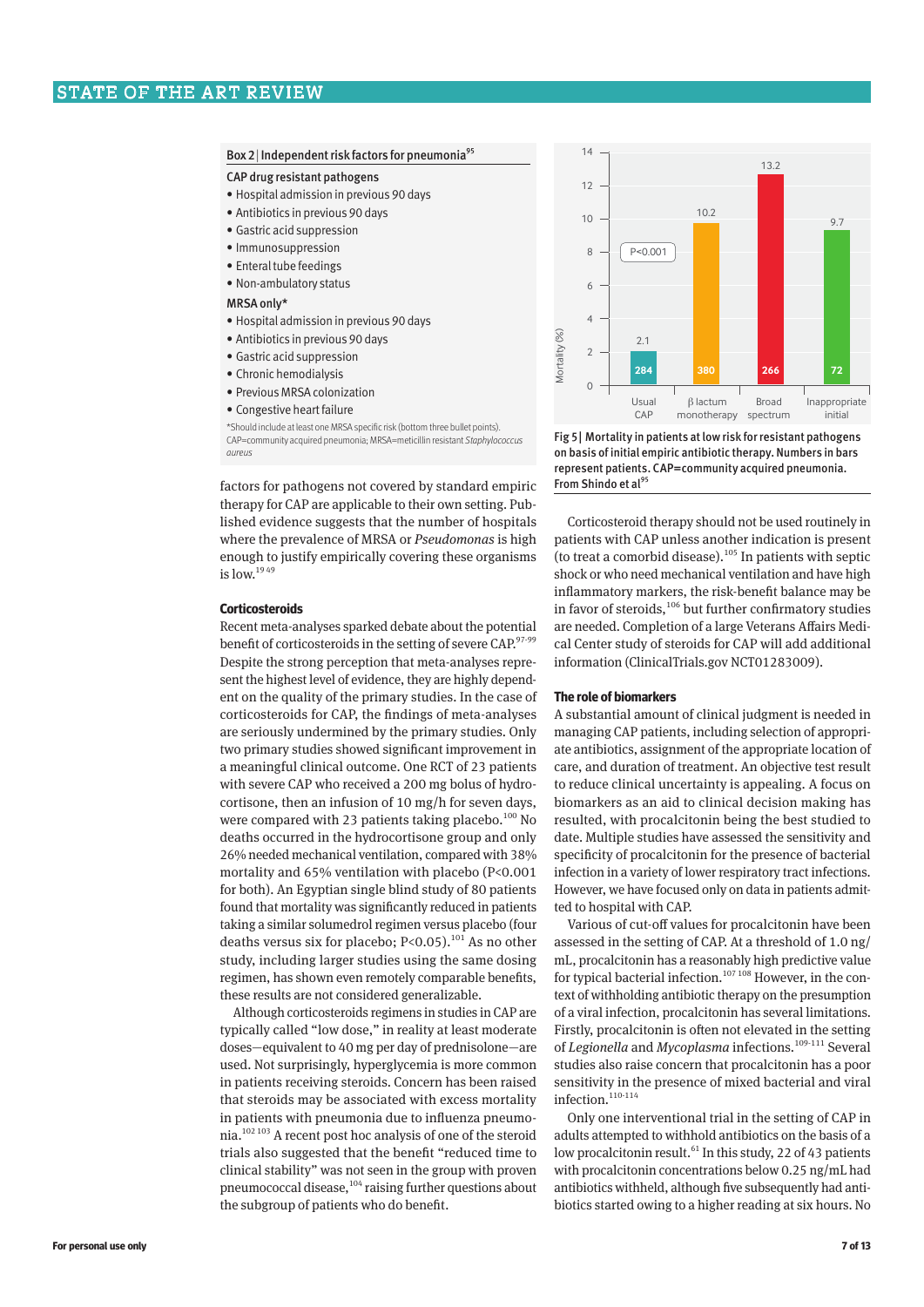adverse effects of withholding antibiotics were observed. On a risk-benefit basis, the data for using a procalcitonin result to withhold antibiotic therapy in patients with CAP remains insufficient.

Another suggested role of procalcitonin is to reduce the duration of antibiotic therapy. Several studies using a serial procalcitonin measurement protocol to determine duration of antibiotic treatment have shown a reduced length of therapy, but in all cases the standard therapy arm had durations well beyond seven days,  $61-115$  much longer than recommended in current guidelines. Therefore, procalcitonin is likely to be useful only in guiding duration of antibiotic therapy in settings where clinicians routinely exceed the recommended duration.

A potential role for procalcitonin in predicting which patients with CAP are at risk of adverse outcomes has been proposed.<sup>116-119</sup> The benefit of procalcitonin, or any other biomarker, over existing validated clinical scoring systems such as the pneumonia severity index, ATS major and minor criteria, or CURB-65 remains unclear.<sup>120 121</sup>

## **CAP and acute cardiac disease**

Several studies in patients admitted with CAP show an increased risk of acute myocardial infarction.<sup>77-126</sup> cardiac arrhythmia, $77-127$  and new onset heart failure.<sup>128</sup> Up to 20% of patients with bacteremic pneumococcal pneumonia can experience these cardiovascular complications.124 This risk is not just acute but extends outwards for several months to years afterwards.<sup>128-130</sup>

Mechanisms by which CAP provokes cardiovascular events are not clear; however, several possibilities exist. $131$  Infection induces a procoagulant state, including increases in clotting factors, platelet numbers, and platelet activation. The degree of platelet activation has been associated with the risk of acute myocardial infarction in the setting of pneumonia.<sup>132</sup> Increases in heart rate and myocardial oxygen consumption may provoke arrhythmia in damaged or vulnerable myocardium. Endothelial dysfunction and inflammatory cytokines may also precipitate acute plaque rupture. $133$ 

Treatment with antiplatelet agents may be associated with better outcomes in patients with pneumonia in both prospective interventional and retrospective observational studies.<sup>125-135</sup> A dose higher than 100 mg of aspirin seems to be needed, as this dose failed to reduce mortality or myocardial infarction rates in pneumonia and did not lower platelet activation markers.<sup>132</sup> Retrospective data suggest that clopidogrel may be more effective than aspirin at reducing myocardial events in the setting of pneumonia,<sup>136</sup> and ticagrelor even more so.<sup>137</sup> Further studies are needed to determine which patients benefit and the optimal agent, dose, and duration of therapy.

#### **Longer term outcomes**

Many studies have documented that patients who survive CAP have a significantly greater mortality rate of up to 30% over the next two to five years,  $83.143$  even in those without comorbid diseases.<sup>138</sup> In the first 90 days after discharge from hospital, mortality is highest in patients with the highest markers of inflammation<sup>144</sup>: higher levels of pro-adrenomedullin and pro-atrial natriuretic

peptide also seem to predict increased long term mortality risk.<sup>142 143</sup> The cause of the excess mortality is multifactorial, but increased cardiac disease including myocardial infarction and heart failure is a prominent reason.<sup>128-130</sup>

Although knowledge of how to reduce the burden of mortality and morbidity in CAP survivors is limited, measures to reduce acute cardiac injury at the time of pneumonia are logical. Given the increasing awareness that pneumonia clearly has long term health implications, this represents a critical area for research and a major paradigm shift for physicians treating patients with CAP.

### **CAP "bundle of care"**

Sepsis now has a well defined bundle of care associated with optimizing patient outcomes.<sup>145</sup> Bundles are more than just a group of interventions; they are a process designed so that each patient receives the optimal care every time, and the interventions are designed on the basis of the best available evidence. A pilot program in Britain showed a reduction in 30 day inpatient mortality from 13.6% to 8.8% with the use of a CAP care bundle of timely antibiotic administration and guideline concordant therapy.<sup>146</sup>

On the basis of the available data, the following interventions should be considered in a CAP care bundle:

- •  Use of a validated CAP severity score to aid in clinical evaluation and determination of site of care.<sup>147 148</sup>
- •  Rapid empiric antibiotic administration with a β lactam and macrolide (ideally within three hours of presentation).  $67-150$
- •  Rapid resuscitation, including adequate fluid resuscitation, correcting electrolyte disturbances and hyperglycemia, thromboembolic prophylaxis, and managing hypoxia appropriately. $145$
- Encouraging early ambulation.<sup>150-152</sup>
- •  Tackling cardiovascular risk factors, including consideration of starting or continuing aspirin at a dose shown to be effective.

#### **Guidelines**

Many countries and professional societies publish their own CAP guidelines. In addition to the frequently cited  $ATS/IDSA$  guidelines, $11$  other widely used guidelines include the British, Canadian,<sup>153</sup> Spanish,<sup>154</sup> Dutch,<sup>155</sup> Chinese,<sup>156</sup> and Japanese guidelines.<sup>157</sup>

Guidelines are appropriately written to reflect local healthcare systems and to meet different needs. Guidelines from professional societies were initially developed to reflect expert opinion for use by clinicians who were less experienced.<sup>11158</sup> Some, such as the ATS/IDSA guidelines, have evolved into prescriptive rules for third party payers and public reporting measures,<sup>159 160</sup> which in turn forces changes in methods and priorities.

The major differences observed between guidelines primarily reflect these different purposes and different healthcare systems and relate to those areas with an uncertain evidence base discussed above. For example, a large proportion of patients admitted to hospital with CAP have very low acuity and could equally well be managed as outpatients. National Institute for Health and Care Excellence guidelines emphasize that these patients are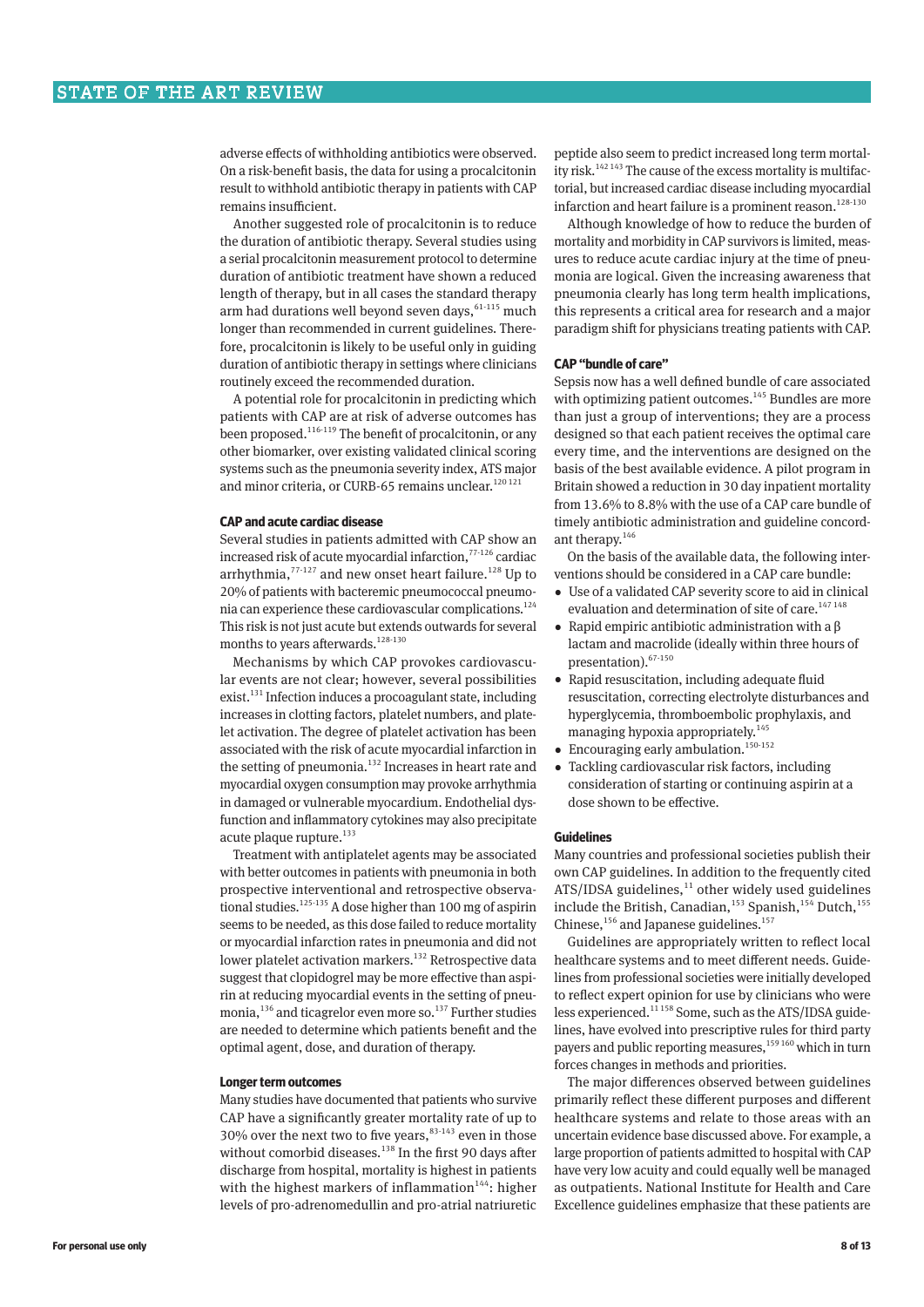equivalent to outpatients as regards etiology and therefore should be treated with monotherapy.158 The average length of hospital admission for CAP in non-ICU patients in the Netherlands is six days,  $75$  compared with only three in the US.<sup>19</sup> This allows a longer observation period for β lactam monotherapy with the ability to add atypical coverage for poor responders in the Netherlands, $75$  whereas the need for subsequent return to the hospital for failure of monotherapy in the US would have financial and public reporting consequences.

# **Emerging treatments**

Search of ClinicalTrials.gov (PNEUMONIA and COMMU-NITY and ACQUIRED) finds 266 studies with 58 open protocols. Emerging treatments include three main categories. The first and most likely area to have an early clinical impact is new diagnostic platforms. The benefit of a greater proportion of and earlier switch to specific therapy rather than the current overwhelming use of empiric antibiotic therapy, even for viral pneumonia, will need to studied. CAP is an easier indication than hospital acquired pneumonia/ventilator associated pneumonia (HAP/VAP) for new diagnostics, given a more limited bacterial spectrum and fewer problems with resistance.

The second area is additional antimicrobials. The most exciting is the spectrum of antivirals other than neuraminidase inhibitors and for pathogens other than influenza that are entering phase II and III clinical trials. The new antibiotics being studied are likely to have a more limited clinical impact. Most seek to replace quinolones or macrolides, for antibiotic stewardship reasons for the first and for emerging but still extremely variable resistance problems for the second. Given the very high success rates for the current standard, mostly generic antibiotic treatment of outpatients and inpatients outside ICU with CAP, the few new classes of antibiotics have a greater future for HAP/VAP if the spectrum allows.

The third area is severe CAP, for which a more rapid diagnosis of its causes or newer antibiotics have lower potential benefit and adjunctive therapy is likely to affect mortality and morbidity to a greater extent. In addition to steroids, novel therapeutic agents being studied include compounds that neutralize toxins, including pneumolysin,<sup>161</sup> monoclonal or polyclonal antibodies to specific pathogens,<sup>162 163</sup> and immunoglobulin therapy.<sup>164</sup> Most deaths directly attributable to CAP involve either septic shock or severe hypoxemic respiratory failure in patients with either viruses or antibiotic susceptible bacteria; improvement in ICU support technologies are therefore a different but very valid strategy to improve outcomes of CAP. Gas exchange support while avoiding injurious ventilator strategies via extracorporeal carbon dioxide removal and a new generation of extracorporeal mem‑ brane oxygenators are being studied.<sup>165</sup> In addition, new strategies for vasopressor support can buy time for antibiotic therapy to work.<sup>166</sup>

# **Conclusions**

CAP remains a highly prevalent and serious disease with acute and long term adverse health outcomes. Imaging technology is changing our understanding of CAP, and

#### RESEARCH QUESTIONS

- Is thoracic ultrasonography equivalent to computed tomography for diagnostic imaging of pneumonia?
- Can molecular techniques accurately determine the cause in culture negative cases of community acquired pneumonia (CAP)?
- Is short course antibiotic therapy (<24 hours) safe in patients with documented viral pneumonia? Can procalcitonin correctly identify those patients?
- Can primary prevention of atherosclerotic plaque rupture (eg, statin, low dose aspirin) decrease mortality after admission for CAP?
- What, if any, adjunctive therapy can decrease the mortality of severe CAP in previously healthy people.

better diagnostic tools are changing our understanding of the pathogens causing CAP. A clearer picture is emerging of the optimal bundle of care for patients with CAP, with an increasing body of evidence supporting multiple interventions. Optimal treatment remains controversial, and well designed trials are still needed, particularly in severe disease; however, evidence favors a macrolide/β lactam combination for severe disease. Corticosteroids may have a net positive effect in some patients with severe disease, but the evidence base remains weak and further studies are needed to define the subset of patients who benefit. Despite much research, procalcitonin has no clear role in CAP unless physicians are routinely using more than seven days of antibiotic therapy. The most substantial change in focus in CAP is awareness of the significant increase in acute cardiovascular events and the long term adverse health outcomes in survivors, and research is urgently needed to determine the optimal approach to these complications. Combining all available research, the group of interventions likely to produce the best possible outcomes for patients is becoming clearer and should be considered as a therapeutic bundle to optimize care of patients with CAP.

Contributors: Both authors contributed equally and fully in all aspects of this manuscript.

Competing interests: We have read and understood BMJ policy on declaration of interests and declare the following interests: RGW's institution received an investigator initiated grant from bioMerieux.

Provenance and peer review: Commissioned; externally peer reviewed. No patients were asked for input in the creation of this article.

- 1 World Health Organization. The top 10 causes of death. 2017. http://www. who.int/mediacentre/factsheets/fs310/en/.
- 2 GBD 2013 Mortality and Causes of Death Collaborators. Global, regional, and national age-sex specific all-cause and cause-specific mortality for 240 causes of death, 1990-2013: a systematic analysis for the Global Burden of Disease Study 2013. *Lancet* 2015;385:117-71. doi:10.1016/S0140- 6736(14)61682-2 pmid:25530442.
- 3 Global Burden of Disease Study 2013 Collaborators. Global, regional, and national incidence, prevalence, and years lived with disability for 301 acute and chronic diseases and injuries in 188 countries, 1990-2013: a systematic analysis for the Global Burden of Disease Study 2013. *Lancet* 2015;386:743-800. doi:10.1016/S0140-6736(15)60692- 4 pmid:26063472.
- 4 Weingarten SR, Lloyd L, Chiou CF, Braunstein GD. Do subspecialists working outside of their specialty provide less efficient and lower-quality care to hospitalized patients than do primary care physicians?*Arch Intern Med* 2002;162:527-32. doi:10.1001/archinte.162.5.527 pmid:11871920.
- 5 Schappert SM, Burt CW. Ambulatory care visits to physician offices, hospital outpatient departments, and emergency departments: United States, 2001- 02. *Vital Health Stat 13* 2006;(159):1-66.pmid:16471269.
- 6 Weiss AJ, Wier LM, Stocks C, Blanchard J. Overview of Emergency Department Visits in the United States, 2011: Statistical Brief #174. 2014. https://www. hcup-us.ahrq.gov/reports/statbriefs/sb174-Emergency-Department-Visits-Overview.pdf.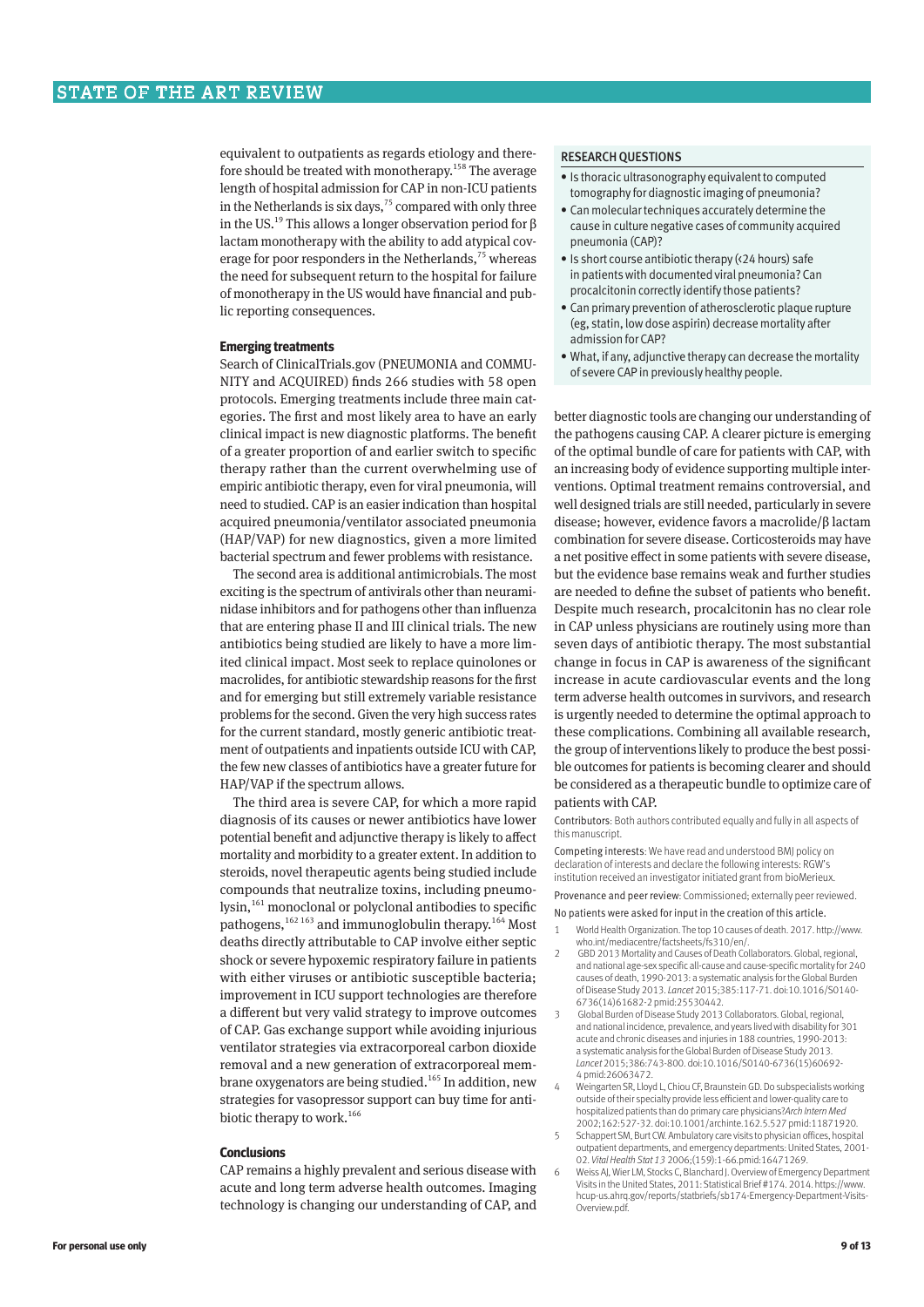- Pfuntner A, Wier LM, Stocks C. Most frequent conditions in U.S. hospitals 2011: Statistical Brief #162. 2013. https://www.hcup-us.ahrq.gov/reports/ statbriefs/sb162.pdf
- 8 Carratalà J, Rosón B, Fernández-Sevilla A, Alcaide F, Gudiol F. Bacteremic pneumonia in neutropenic patients with cancer: causes, empirical antibiotic therapy, and outcome. *Arch Intern Med* 1998;158:868-72. doi:10.1001/ archinte.158.8.868 pmid:9570172.
- 9 Cillóniz C, Torres A, Manzardo C, et al. Community-Acquired Pneumococcal Pneumonia in Virologically Suppressed HIV-Infected Adult Patients: A Matched Case-Control Study. *Chest* 2017;S0012-3692(17)30368- 9.pmid:28302496.
- 10 Curtis JR, Yang S, Patkar NM, et al. Risk of hospitalized bacterial infections associated with biologic treatment among US veterans with rheumatoid arthritis. *Arthritis Care Res (Hoboken)* 2014;66:990-7. doi:10.1002/ acr.22281 pmid:24470378.
- 11 Mandell LA, Wunderink RG, Anzueto A, et al. Infectious Diseases Society of America American Thoracic Society. Infectious Diseases Society of America/ American Thoracic Society consensus guidelines on the management of community-acquired pneumonia in adults. *Clin Infect Dis* 2007;44(Suppl 2):S27-72. doi:10.1086/511159 pmid:17278083.
- 12 Kalil AC, Metersky ML, Klompas M, et al. Management of Adults With Hospital-acquired and Ventilator-associated Pneumonia: 2016 Clinical Practice Guidelines by the Infectious Diseases Society of America and the American Thoracic Society. *Clin Infect Dis* 2016;63:e61-111. doi:10.1093/cid/ ciw353 pmid:27418577.
- 13 Bradley JS, Byington CL, Shah SS, et al. Pediatric Infectious Diseases Society and the Infectious Diseases Society of America. The management of community-acquired pneumonia in infants and children older than 3 months of age: clinical practice guidelines by the Pediatric Infectious Diseases Society and the Infectious Diseases Society of America. *Clin Infect Dis* 2011;53:e25- 76. doi:10.1093/cid/cir531 pmid:21880587.
- 14 Jain S, Williams DJ, Arnold SR, et al. CDC EPIC Study Team. Communityacquired pneumonia requiring hospitalization among U.S. children. *N Engl J Med* 2015;372:835-45. doi:10.1056/NEJMoa1405870 pmid:25714161. 15 Kochanek KD, Murphy SL, Xu J, Tejada-Vera B. Deaths: Final Data for 2014.
- *Natl Vital Stat Rep* 2016;65:1-122.pmid:27378572. 16 Boersma F, Van Den Brink W, Deeg DJ, Eefsting JA, Van Tilburg W. Survival in
- a population-based cohort of dementia patients: predictors and causes of mortality. *Int J Geriatr Psychiatry* 1999;14:748-53. doi:10.1002/(SICI)1099- 1166(199909)14:9<748::AID-GPS3>3.0.CO;2-H pmid:10479746. 17 Mitchell SL, Teno JM, Kiely DK, et al. The clinical course of advanced
- dementia. *N Engl J Med* 2009;361:1529-38. doi:10.1056/ NEJMoa0902234 pmid:19828530.
- 18 Sharafkhaneh A, Spiegelman AM, Main K, Tavakoli-Tabasi S, Lan C, Musher D. Mortality in Patients Admitted for Concurrent COPD Exacerbation and Pneumonia. *COPD* 2017;14:23-9. doi:10.1080/15412555.2016.1220513 pmid:27661473.
- 19 Jain S, Self WH, Wunderink RG, et al. CDC EPIC Study Team. Community-Acquired Pneumonia Requiring Hospitalization among U.S. Adults. *N Engl J Med* 2015;373:415-27. doi:10.1056/NEJMoa1500245 pmid:26172429.
- 20 Smith SB, Ruhnke GW, Weiss CH, Waterer GW, Wunderink RG. Trends in pathogens among patients hospitalized for pneumonia from 1993 to 2011. *JAMA Intern Med* 2014;174:1837-9. doi:10.1001/ jamainternmed.2014.4344 pmid:25200864.
- 21 Marston BJ, Plouffe JF, File TM Jr, et al. The Community-Based Pneumonia Incidence Study Group. Incidence of community-acquired pneumonia requiring hospitalization. Results of a population-based active surveillance Study in Ohio. *Arch Intern Med* 1997;157:1709-18. doi:10.1001/ archinte.1997.00440360129015 pmid:9250232.
- Takahashi K, Suzuki M, Minh N, et al. The incidence and aetiology of hospitalised community-acquired pneumonia among Vietnamese adults: a prospective surveillance in Central Vietnam. *BMC Infect Dis* 2013;13:296. doi:10.1186/1471-2334-13-296 pmid:23815298.
- 23 Zingone F, Abdul Sultan A, Crooks CJ, Tata LJ, Ciacci C, West J. The risk of community-acquired pneumonia among 9803 patients with coeliac disease compared to the general population: a cohort study. *Aliment Pharmacol Ther* 2016;44:57-67. doi:10.1111/apt.13652 pmid:27151603.
- 24 Quan TP, Fawcett NJ, Wrightson JM, et al. Infections in Oxfordshire Research Database (IORD). Increasing burden of community-acquired pneumonia leading to hospitalisation, 1998-2014. *Thorax* 2016;71:535-42. doi:10.1136/thoraxjnl-2015-207688 pmid:26888780.
- 25 Azmi S, Aljunid SM, Maimaiti N, et al. Assessing the burden of pneumonia using administrative data from Malaysia, Indonesia, and the Philippines. *Int J Infect Dis* 2016;49:87-93. doi:10.1016/j. ijid.2016.05.021 pmid:27235085.
- 26 Rozenbaum MH, Mangen MJ, Huijts SM, van der Werf TS, Postma MJ. Incidence, direct costs and duration of hospitalization of patients hospitalized with community acquired pneumonia: A nationwide retrospective claims database analysis. *Vaccine* 2015;33:3193-9. doi:10.1016/j.vaccine.2015.05.001 pmid:25981488.
- 27 Ewig S, Birkner N, Strauss R, et al. New perspectives on community-acquired pneumonia in 388 406 patients. Results from a nationwide mandatory performance measurement programme in healthcare quality. *Thorax* 2009;64:1062-9. doi:10.1136/thx.2008.109785 pmid:19454409.
- 28 Hopstaken RM, Witbraad T, van Engelshoven JM, Dinant GJ. Inter-observer variation in the interpretation of chest radiographs for pneumonia in community-acquired lower respiratory tract infections. *Clin Radiol* 2004;59:743-52. doi:10.1016/j.crad.2004.01.011 pmid:15262550.
- 29 Albaum MN, Hill LC, Murphy M, et al. PORT Investigators. Interobserver reliability of the chest radiograph in community-acquired pneumonia. *Chest* 1996;110:343-50. doi:10.1378/chest.110.2.343 pmid:8697831.
- 30 Boersma WG, Daniels JM, Löwenberg A, Boeve WJ, van de Jagt EJ. Reliability of radiographic findings and the relation to etiologic agents in communityacquired pneumonia. *Respir Med* 2006;100:926-32. doi:10.1016/j. rmed.2005.06.018 pmid:16337367.
- 31 Campbell SG, Murray DD, Hawass A, Urquhart D, Ackroyd-Stolarz S, Maxwell D. Agreement between emergency physician diagnosis and radiologist reports in patients discharged from an emergency department with community-acquired pneumonia. *Emerg Radiol* 2005;11:242-6. doi:10.1007/s10140-005-0413-4 pmid:16133615.
- 32 Kanwar M, Brar N, Khatib R, Fakih MG. Misdiagnosis of community-acquired pneumonia and inappropriate utilization of antibiotics: side effects of the 4-h antibiotic administration rule. *Chest* 2007;131:1865-9. doi:10.1378/ chest.07-0164 pmid:17400668.
- 33 Claessens YE, Debray MP, Tubach F, et al. Early Chest Computed Tomography Scan to Assist Diagnosis and Guide Treatment Decision for Suspected Community-Acquired Pneumonia. *Am J Respi Crit Care Med* 2015;192:974-82. doi:10.1164/rccm.201501- 0017OC pmid:26168322.
- 34 Self WH, Courtney DM, McNaughton CD, Wunderink RG, Kline JA. High discordance of chest x-ray and computed tomography for detection of pulmonary opacities in ED patients: implications for diagnosing pneumonia. *Am J Emerg Med* 2013;31:401-5. doi:10.1016/j. ajem.2012.08.041 pmid:23083885.
- 35 Syrjala H, Broas M, Ohtonen P, Jartti A, Pääkkö E. Chest magnetic resonance imaging for pneumonia diagnosis in outpatients with lower respiratory tract infection. *Eur Respir J* 2017;49:1601303. doi:10.1183/13993003.01303-2016 pmid:27811069.
- 36 Neroladaki A, Botsikas D, Boudabbous S, Becker CD, Montet X. Computed tomography of the chest with model-based iterative reconstruction using a radiation exposure similar to chest X-ray examination: preliminary observations. *Eur Radiol* 2013;23:360-6. doi:10.1007/s00330-012- 2627-7 pmid:22892722.
- 37 Ohana M, Ludes C, Schaal M, et al. [What future for chest x-ray against ultra-low-dose computed tomography?]. *Rev Pneumol Clin* 2017;73:3-12. doi:10.1016/j.pneumo.2016.09.007 pmid:27956084.
- 38 Llamas-Álvarez AM, Tenza-Lozano EM, Latour-Pérez J. Accuracy of Lung Ultrasonography in the Diagnosis of Pneumonia in Adults: Systematic Review and Meta-Analysis. *Chest* 2017;151:374-82. doi:10.1016/j. chest.2016.10.039 pmid:27818332.
- 39 Bonten MJ, Huijts SM, Bolkenbaas M, et al. Polysaccharide conjugate vaccine against pneumococcal pneumonia in adults. *N Engl J Med* 2015;372:1114-25. doi:10.1056/NEJMoa1408544 pmid:25785969.
- 40 Jacobs MR, Good CE, Bajaksouzian S, Windau AR. Emergence of Streptococcus pneumoniae serotypes 19A, 6C, and 22F and serogroup 15 in Cleveland, Ohio, in relation to introduction of the protein-conjugated pneumococcal vaccine. *Clin Infect Dis* 2008;47:1388-95. doi:10.1086/592972 pmid:18959493.
- 41 Griffin MR, Zhu Y, Moore MR, Whitney CG, Grijalva CGUS. U.S. hospitalizations for pneumonia after a decade of pneumococcal vaccination. *N Engl J Med* 2013;369:155-63. doi:10.1056/ NEJMoa1209165 pmid:23841730.
- 42 Holter JC, Müller F, Bjørang O, et al. Etiology of community-acquired pneumonia and diagnostic yields of microbiological methods: a 3-year prospective study in Norway. *BMC Infect Dis* 2015;15:64. doi:10.1186/ s12879-015-0803-5 pmid:25887603.
- Franz A, Adams O, Willems R, et al. Correlation of viral load of respiratory pathogens and co-infections with disease severity in children hospitalized for lower respiratory tract infection. *J Clin Virol* 2010;48:239-45. doi:10.1016/j.jcv.2010.05.007 pmid:20646956.
- 44 van den Hoogen BG, de Jong JC, Groen J, et al. A newly discovered human pneumovirus isolated from young children with respiratory tract disease. *Nat Med* 2001;7:719-24. doi:10.1038/89098 pmid:11385510.
- 45 Cilloniz C, Albert RK, Liapikou A, et al. The Effect of Macrolide Resistance on the Presentation and Outcome of Patients Hospitalized for Streptococcus pneumoniae Pneumonia. *Am J Respir Crit Care Med* 2015;191:1265-72. doi:10.1164/rccm.201502-0212OC pmid:25807239.
- Pereyre S, Goret J, Bébéar C. Mycoplasma pneumoniae: Current Knowledge on Macrolide Resistance and Treatment. *Front Microbiol* 2016;7:974. doi:10.3389/fmicb.2016.00974 pmid:27446015.
- Defres S, Marwick C, Nathwani D. MRSA as a cause of lung infection including airway infection, community-acquired pneumonia and hospital-acquired pneumonia. *Eur Respir J* 2009;34:1470-6. doi:10.1183/09031936.00122309 pmid:19948913.
- 48 Self WH, Wunderink RG, Williams DJ, et al. Staphylococcus aureus Community-acquired Pneumonia: Prevalence, Clinical Characteristics, and Outcomes. *Clin Infect Dis* 2016;63:300-9. doi:10.1093/cid/ ciw300 pmid:27161775.
- 49 Metersky ML, Frei CR, Mortensen EM. Predictors of Pseudomonas and methicillin-resistant Staphylococcus aureus in hospitalized patients with healthcare-associated pneumonia. *Respirology* 2016;21:157-63. doi:10.1111/resp.12651 pmid:26682638.
- 50 Lobo LJ, Reed KD, Wunderink RG. Expanded clinical presentation of community-acquired methicillin-resistant Staphylococcus aureus pneumonia. *Chest* 2010;138:130-6. doi:10.1378/chest.09- 1562 pmid:20173050.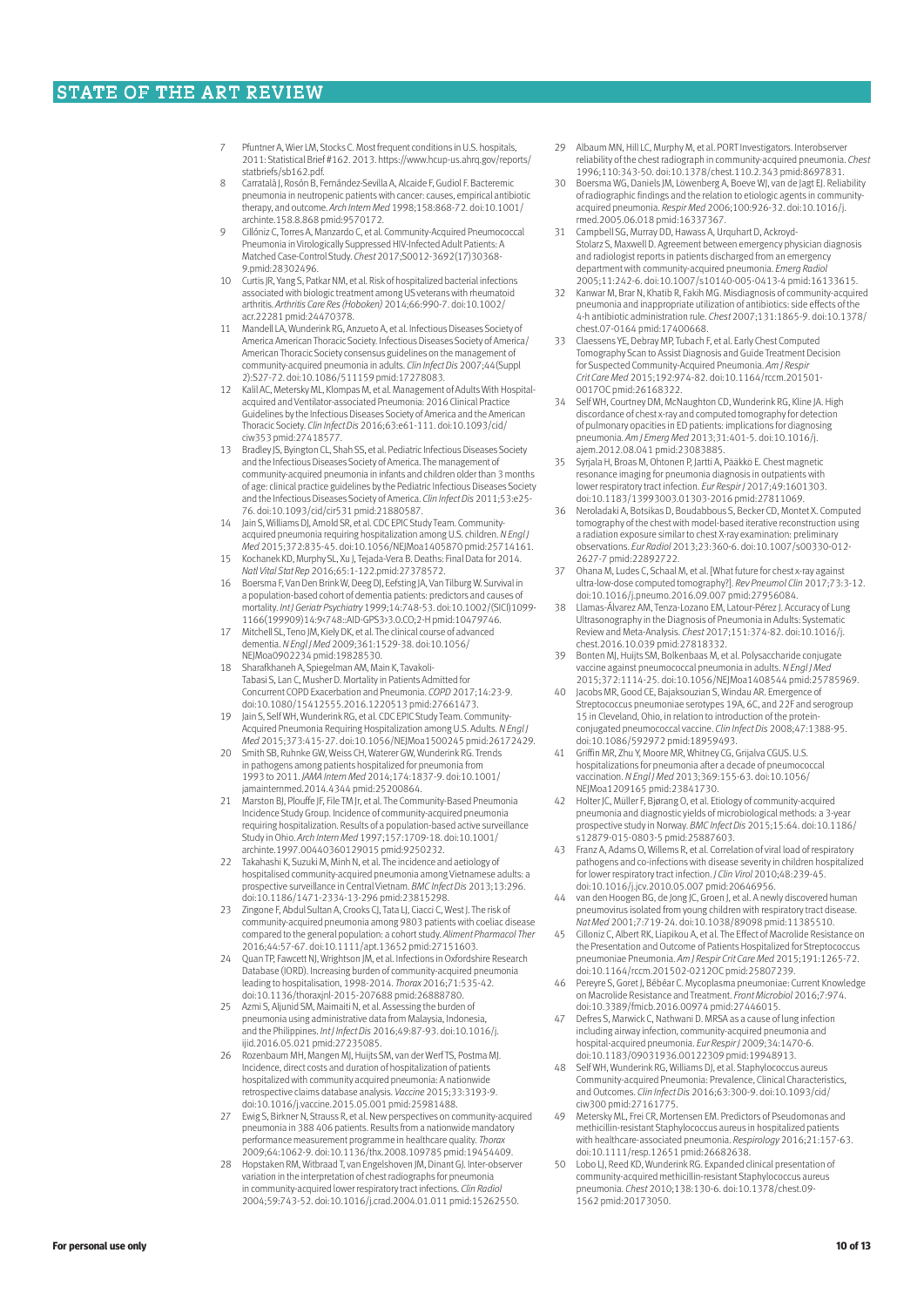- 51 Gillet Y, Issartel B, Vanhems P, et al. Association between Staphylococcus aureus strains carrying gene for Panton-Valentine leukocidin and highly lethal necrotising pneumonia in young immunocompetent patients. *Lancet* 2002;359:753-9. doi:10.1016/S0140-6736(02)07877- 7 pmid:11888586.
- 52 Brown ML, O'Hara FP, Close NM, et al. Prevalence and sequence variation of panton-valentine leukocidin in methicillin-resistant and methicillinsusceptible staphylococcus aureus strains in the United States. *J Clin Microbiol* 2012;50:86-90. doi:10.1128/JCM.05564-11 pmid:22090402.
- Hidron AI, Low CE, Honig EG, Blumberg HM. Emergence of community acquired meticillin-resistant Staphylococcus aureus strain USA300 as a cause of necrotising community-onset pneumonia. *Lancet Infect Dis* 2009;9:384-92. doi:10.1016/S1473-3099(09)70133- 1 pmid:19467478.
- 54 Trevino SE, Pence MA, Marschall J, Kollef MH, Babcock HM, Burnham CD. Rapid MRSA PCR on respiratory specimens from ventilated patients with suspected pneumonia: a tool to facilitate antimicrobial stewardship. *Eur J Clin Microbiol Infect Dis* 2017;36:879-85. doi:10.1007/s10096-016- 2876-5 pmid:28004323.
- 55 Baby N, Faust AC, Smith T, Sheperd LA, Knoll L, Goodman EL. Nasal Methicillin-Resistant Staphylococcus aureus (MRSA) PCR Testing Reduces the Duration of MRSA-Targeted Therapy in Patients with Suspected MRSA Pneumonia. *Antimicrob Agents Chemother* 2017;61:e02432-16. doi:10.1128/AAC.02432-16 pmid:28137813.
- 56 Einarsson GG, Comer DM, McIlreavey L, et al. Community dynamics and the lower airway microbiota in stable chronic obstructive pulmonary disease, smokers and healthy non-smokers. *Thorax* 2016;71:795-803. doi:10.1136/thoraxjnl-2015-207235 pmid:27146202.
- 57 Charlson ES, Bittinger K, Haas AR, et al. Topographical continuity of bacterial populations in the healthy human respiratory tract. *Am J Respir Crit Care Med* 2011;184:957-63. doi:10.1164/rccm.201104- 0655OC pmid:21680950.
- Dickson RP, Erb-Downward JR, Huffnagle GB. Towards an ecology of the lung: new conceptual models of pulmonary microbiology and pneumonia pathogenesis. *Lancet Respir Med* 2014;2:238-46. doi:10.1016/S2213- 2600(14)70028-1 pmid:24621685.
- 59 Maskell NA, Batt S, Hedley EL, Davies CW, Gillespie SH, Davies RJ. The bacteriology of pleural infection by genetic and standard methods and its mortality significance. *Am J Respir Crit Care Med* 2006;174:817-23. doi:10.1164/rccm.200601-074OC pmid:16840746.
- 60 Pertel PE, Bernardo P, Fogarty C, et al. Effects of prior effective therapy on the efficacy of daptomycin and ceftriaxone for the treatment of community-acquired pneumonia. *Clin Infect Dis* 2008;46:1142-51. doi:10.1086/533441 pmid:18444848.
- 61 Christ-Crain M, Stolz D, Bingisser R, et al. Procalcitonin guidance of antibiotic therapy in community-acquired pneumonia: a randomized trial. *Am J Respir Crit Care Med* 2006;174:84-93. doi:10.1164/rccm.200512-
- 1922OC pmid:16603606. 62 Schuetz P, Christ-Crain M, Thomann R, et al. ProHOSP Study Group. Effect of procalcitonin-based guidelines vs standard guidelines on antibiotic use in lower respiratory tract infections: the ProHOSP randomized controlled trial. *JAMA* 2009;302:1059-66. doi:10.1001/ jama.2009.1297 pmid:19738090.
- 63 Diaz MH, Cross KE, Benitez AJ, et al. Identification of Bacterial and Viral Codetections With Mycoplasma pneumoniae Using the TaqMan Array Card in Patients Hospitalized With Community-Acquired Pneumonia. *Open Forum Infect Dis* 2016;3:ofw071. doi:10.1093/ofid/ ofw071 pmid:27191004.
- Weiss K, Tillotson GS. Fluoroquinolones for respiratory infection: too valuable to overuse (and too valuable to misuse!). *Chest* 2002;122:1102- 3, author reply 1103. doi:10.1378/chest.122.3.1102 pmid:12226065.
- 65 Nie W, Li B, Xiu Q. β-Lactam/macrolide dual therapy versus β-lactam monotherapy for the treatment of community-acquired pneumonia in adults: a systematic review and meta-analysis. *J Antimicrob Chemother* 2014;69:1441-6. doi:10.1093/jac/dku033 pmid:24535276.
- 66 Vardakas KZ, Siempos II, Grammatikos A, Athanassa Z, Korbila IP, Falagas ME. Respiratory fluoroquinolones for the treatment of community-acquired pneumonia: a meta-analysis of randomized controlled trials. *CMAJ* 2008;179:1269-77. doi:10.1503/cmaj.080358 pmid:19047608.
- Gattarello S, Borgatta B, Solé-Violán J, et al. Community-Acquired Pneumonia en la Unidad de Cuidados Intensivos II Study Investigators\*. Decrease in mortality in severe community-acquired pneumococcal pneumonia: impact of improving antibiotic strategies (2000-2013). *Chest* 2014;146:22-31. doi:10.1378/chest.13-1531 pmid:24371840.
- 68 Brown RB, Iannini P, Gross P, Kunkel M. Impact of initial antibiotic choice on clinical outcomes in community-acquired pneumonia: analysis of a hospital claims-made database. *Chest* 2003;123:1503-11. doi:10.1378/ chest.123.5.1503 pmid:12740267.
- 69 Meehan TP, Fine MJ, Krumholz HM, et al. Quality of care, process, and outcomes in elderly patients with pneumonia. *JAMA* 1997;278:2080-4. doi:10.1001/jama.1997.03550230056037 pmid:9403422.
- 70 Metersky ML, Ma A, Houck PM, Bratzler DW. Antibiotics for bacteremic pneumonia: Improved outcomes with macrolides but not fluoroquinolones. *Chest* 2007;131:466-73. doi:10.1378/chest.06-1426 pmid:17296649.
- 71 Sligl WI, Asadi L, Eurich DT, Tjosvold L, Marrie TJ, Majumdar SR. Macrolides and mortality in critically ill patients with community-acquired pneumonia: a systematic review and meta-analysis. *Crit Care Med* 2014;42:420-32. doi:10.1097/CCM.0b013e3182a66b9b pmid:24158175.
- 72 Garin N, Genné D, Carballo S, et al. β-Lactam monotherapy vs β-lactam-macrolide combination treatment in moderately severe community-acquired pneumonia: a randomized noninferiority trial. *JAMA Intern Med* 2014;174:1894-901. doi:10.1001/ jamainternmed.2014.4887 pmid:25286173.
- Halm EA, Fine MJ, Marrie TJ, et al. Time to clinical stability in patients hospitalized with community-acquired pneumonia: implications for practice guidelines. *JAMA* 1998;279:1452-7. doi:10.1001/ jama.279.18.1452 pmid:9600479.
- 74 Mandell LA, Waterer GW. Empirical Therapy of Community-Acquired Pneumonia: Advancing Evidence or Just More Doubt?*JAMA* 2015;314:396- 7. doi:10.1001/jama.2015.3858 pmid:26219057.
- 75 Postma DF, van Werkhoven CH, van Elden LJ, et al. CAP-START Study Group. Antibiotic treatment strategies for community-acquired pneumonia in adults. *N Engl J Med* 2015;372:1312-23. doi:10.1056/ NEJMoa1406330 pmid:25830421.
- 76 Taboada M, Melnick D, Iaconis JP, et al. Ceftaroline fosamil versus ceftriaxone for the treatment of community-acquired pneumonia: individual patient data meta-analysis of randomized controlled trials. *J Antimicrob Chemother* 2016;71:862-70. doi:10.1093/jac/dkv415 pmid:26702925.
- 77 Perry TW, Pugh MJ, Waterer GW, et al. Incidence of cardiovascular events after hospital admission for pneumonia. *Am J Med* 2011;124:244-51. doi:10.1016/j.amjmed.2010.11.014 pmid:21396508.
- Ray WA, Murray KT, Hall K, Arbogast PG, Stein CM. Azithromycin and the risk of cardiovascular death. *N Engl J Med* 2012;366:1881-90. doi:10.1056/ NEJMoa1003833 pmid:22591294.
- Raeven VM, Spoorenberg SM, Boersma WG, et al. Alkmaar study group Ovidius study group. Atypical aetiology in patients hospitalised with community-acquired pneumonia is associated with age, gender and season; a data-analysis on four Dutch cohorts. *BMC Infect Dis* 2016;16:299. doi:10.1186/s12879-016-1641-9 pmid:27317257.
- 80 Mortensen EM, Coley CM, Singer DE, et al. Causes of death for patients with community-acquired pneumonia: results from the Pneumonia Patient Outcomes Research Team cohort study. *Arch Intern Med* 2002;162:1059- 64. doi:10.1001/archinte.162.9.1059 pmid:11996618.
- 81 Simpson JC, Macfarlane JT, Watson J, Woodhead MA. British Thoracic Society Research Committee and Public Health Laboratory Service. A national confidential enquiry into community acquired pneumonia deaths in young adults in England and Wales. *Thorax* 2000;55:1040-5. doi:10.1136/ thorax.55.12.1040 pmid:11083890.
- 82 Metersky ML, Waterer G, Nsa W, Bratzler DW. Predictors of in-hospital vs postdischarge mortality in pneumonia. *Chest* 2012;142:476-81.
- doi:10.1378/chest.11-2393 pmid:22383662. 83 Mortensen EM, Kapoor WN, Chang CC, Fine MJ. Assessment of mortality after long-term follow-up of patients with community-acquired pneumonia. *Clin Infect Dis* 2003;37:1617-24. doi:10.1086/379712 pmid:14689342.
- 84 Carr GE, Yuen TC, McConville JF, et al. American Heart Association's Get With the Guidelines-Resuscitation (National Registry of CPR) Investigators. Early cardiac arrest in patients hospitalized with pneumonia: a report from the American Heart Association's Get With The Guidelines-Resuscitation Program. *Chest* 2012;141:1528-36. doi:10.1378/chest.11- 1547 pmid:22194592.
- 85 American Thoracic Society Infectious Diseases Society of America. Guidelines for the management of adults with hospital-acquired, ventilator-associated, and healthcare-associated pneumonia. Am, *Respir Crit Care Med* 2005;171:388-416. doi:10.1164/rccm.200405- 644ST pmid:15699079.
- 86 Kollef MH, Shorr A, Tabak YP, Gupta V, Liu LZ, Johannes RS. Epidemiology and outcomes of health-care-associated pneumonia: results from a large US database of culture-positive pneumonia. *Chest* 2005;128:3854-62.
- doi:10.1378/chest.128.6.3854 pmid:16354854. 87 Shorr AF, Zilberberg MD, Micek ST, Kollef MH. Prediction of infection due to antibiotic-resistant bacteria by select risk factors for health care-associated pneumonia. *Arch Intern Med* 2008;168:2205-10. doi:10.1001/ archinte.168.20.2205 pmid:19001196.
- 88 Chalmers JD, Rother C, Salih W, Ewig S. Healthcare-associated pneumonia does not accurately identify potentially resistant pathogens: a systematic review and meta-analysis. *Clin Infect Dis* 2014;58:330-9. doi:10.1093/ cid/cit734 pmid:24270053.
- 89 Dobler CC, Waterer G. Healthcare-associated pneumonia: a US disease or relevant to the Asia Pacific, too?*Respirology* 2013;18:923-32. doi:10.1111/resp.12132 pmid:23714303.
- 90 Ewig S, Welte T. Adding fuel to the flames? It is time to leave HCAP. *Respir Med* 2012;106:1309-10. doi:10.1016/j. rmed.2012.07.002 pmid:22795985.
- 91 Webb BJ, Dascomb K, Stenehjem E, Dean N. Predicting risk of drug-resistant organisms in pneumonia: moving beyond the HCAP model. *Respir Med* 2015;109:1-10. doi:10.1016/j.rmed.2014.10.017 pmid:25468412.
- 92 Chen Jl, Slater LN, Kurdgelashvili G, Husain KO, Gentry CA. Outcomes of health care-associated pneumonia empirically treated with guidelineconcordant regimens versus community-acquired pneumonia guideline-concordant regimens for patients admitted to acute care wards from home. *Ann Pharmacother* 2013;47:9-19. doi:10.1345/ aph.1R322 pmid:23324506.
- 93 Webb BJ, Dangerfield BS, Pasha JS, Agrwal N, Vikram HR. Guideline-concordant antibiotic therapy and clinical outcomes in healthcareassociated pneumonia. *Respir Med* 2012;106:1606-12. doi:10.1016/j. rmed.2012.08.003 pmid:22917808.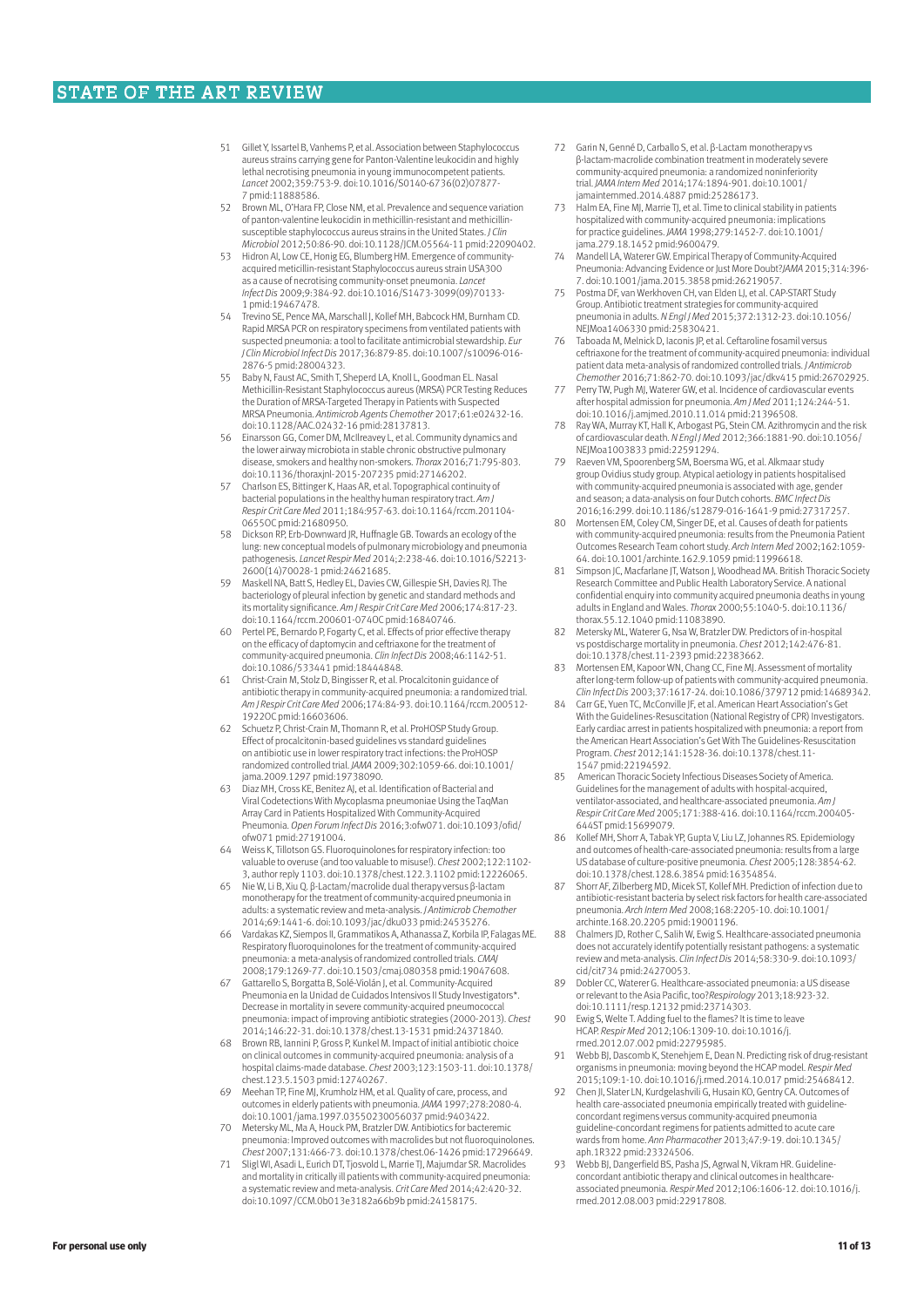- Grenier C, Pépin J, Nault V, et al. Impact of guideline-consistent therapy on outcome of patients with healthcare-associated and communityacquired pneumonia. *J Antimicrob Chemother* 2011;66:1617-24. doi:10.1093/jac/dkr176 pmid:21586592.
- 95 Shindo Y, Ito R, Kobayashi D, et al. Risk factors for drug-resistant pathogens in community-acquired and healthcare-associated pneumonia. *Am J Respir Crit Care Med* 2013;188:985-95. doi:10.1164/ rccm.201301-0079OC pmid:23855620.
- 96 Shindo Y, Hasegawa Y. Emerging problems regarding severity assessment and treatment strategies for patients with pneumonia: controversies surrounding the HCAP concept. *Intern Emerg Med* 2011;6:389-91. doi:10.1007/s11739-011-0623-6 pmid:21590438.
- 97 Siemieniuk RA, Meade MO, Alonso-Coello P, et al. Corticosteroid Therapy for Patients Hospitalized With Community-Acquired Pneumonia: A Systematic Review and Meta-analysis. *Ann Intern Med* 2015;163:519- 28. doi:10.7326/M15-0715 pmid:26258555.
- 98 Horita N, Otsuka T, Haranaga S, et al. Adjunctive Systemic Corticosteroids for Hospitalized Community-Acquired Pneumonia: Systematic Review and Meta-Analysis 2015 Update. *Sci Rep* 2015;5:14061. doi:10.1038/ srep14061 pmid:26374694.
- 99 Chen LP, Chen JH, Chen Y, Wu C, Yang XH. Efficacy and safety of glucocorticoids in the treatment of community-acquired pneumonia: A meta-analysis of randomized controlled trials. *World J Emerg Med* 2015;6:172-8. doi:10.5847/ wjem.j.1920-8642.2015.03.002 pmid:26401176.
- 100 Confalonieri M, Urbino R, Potena A, et al. Hydrocortisone infusion for severe community-acquired pneumonia: a preliminary randomized study. *Am J Respir Crit Care Med* 2005;171:242-8. doi:10.1164/ rccm.200406-808OC pmid:15557131.
- 101 Nafae R, Ragab M, Amany F, Rashed S. Adjuvant role of corticosteroids in the treatment of community-acquired pneumonia. *Egypt J Chest Dis Tuberc* 2013;62:439-45doi:10.1016/j.ejcdt.2013.03.009.
- 102 Yang JW, Fan LC, Miao XY, et al. Corticosteroids for the treatment of human infection with influenza virus: a systematic review and meta-analysis. *Clin Microbiol Infect* 2015;21:956-63. doi:10.1016/j. cmi.2015.06.022 pmid:26123860.
- 103 Cao B, Gao H, Zhou B, et al. Adjuvant Corticosteroid Treatment in Adults With Influenza A (H7N9) Viral Pneumonia. *Crit Care Med* 2016;44:e318- 28. doi:10.1097/CCM.0000000000001616 pmid:26934144.
- 104 Wirz SA, Blum CA, Schuetz P, et al. for the STEP Study Group. Pathogen- and antibiotic-specific effects of prednisone in community-acquired pneumonia. *Eur Respir J* 2016;48:1150-9. doi:10.1183/13993003.00474-2016 pmid:27471201.
- 105 Wunderink RG. Corticosteroids for severe community-acquired pneumonia: not for everyone. *JAMA* 2015;313:673-4. doi:10.1001/ jama.2015.115 pmid:25688777.
- 106 Torres A, Sibila O, Ferrer M, et al. Effect of corticosteroids on treatment failure among hospitalized patients with severe community-acquired pneumonia and high inflammatory response: a randomized clinical trial. *JAMA* 2015;313:677-86. doi:10.1001/ jama.2015.88 pmid:25688779.
- 107 Pfister R, Kochanek M, Leygeber T, et al. Procalcitonin for diagnosis of bacterial pneumonia in critically ill patients during 2009 H1N1 influenza pandemic: a prospective cohort study, systematic review and individual patient data meta-analysis. *Crit Care* 2014;18:R44. doi:10.1186/ cc13760 pmid:24612487.
- 108 Wu MH, Lin CC, Huang SL, et al. Can procalcitonin tests aid in identifying bacterial infections associated with influenza pneumonia? A systematic review and meta-analysis. *Influenza Other Respir Viruses* 2013;7:349- 55. doi:10.1111/j.1750-2659.2012.00386.x pmid:22672284.
- 109 Musher DM, Roig IL, Cazares G, Stager CE, Logan N, Safar H. Can an etiologic agent be identified in adults who are hospitalized for community-acquired pneumonia: results of a one-year study. *J Infect* 2013;67:11-8. doi:10.1016/j.jinf.2013.03.003 pmid:23523447.
- 110 Krüger S, Ewig S, Papassotiriou J, et al. CAPNETZ Study Group. Inflammatory parameters predict etiologic patterns but do not allow for individual prediction of etiology in patients with CAP: results from the German competence network CAPNETZ. *Respir Res* 2009;10:65. doi:10.1186/1465-9921-10-65 pmid:19594893.
- 111 Bellmann-Weiler R, Ausserwinkler M, Kurz K, Theurl I, Weiss G. Clinical potential of C-reactive protein and procalcitonin serum concentrations to guide differential diagnosis and clinical management of pneumococcal and Legionella pneumonia. *J Clin Microbiol* 2010;48:1915-7. doi:10.1128/JCM.01348-09 pmid:20220163.
- 112 Musher DM, Bebko SP, Roig IL. Serum procalcitonin level, viral polymerase chain reaction analysis, and lower respiratory tract infection. *J Infect Dis* 2014;209:631-3. doi:10.1093/infdis/ jit579 pmid:24218499.
- 113 Bello S, Mincholé E, Fandos S, et al. Inflammatory response in mixed viral-bacterial community-acquired pneumonia. *BMC Pulm Med* 2014;14:123. doi:10.1186/1471-2466-14-123 pmid:25073709.
- 114 Ahn S, Kim WY, Kim SH, et al. Role of procalcitonin and C-reactive protein in differentiation of mixed bacterial infection from 2009 H1N1 viral pneumonia. *Influenza Other Respir Viruses* 2011;5:398-403. doi:10.1111/j.1750-2659.2011.00244.x pmid:21668682.
- 115 Long W, Deng XQ, Tang JG, et al. [The value of serum procalcitonin in treatment of community acquired pneumonia in outpatient]. *Zhonghua Nei Ke Za Zhi* 2009;48:216-9.pmid:19576090.
- 116 Ito A, Ishida T, Tachibana H, Ito Y, Takaiwa T. Serial procalcitonin levels for predicting prognosis in community-acquired pneumonia. *Respirology* 2016;21:1459-64. doi:10.1111/resp.12846 pmid:27398948.
- 117 Self WH, Grijalva CG, Williams DJ, et al. Procalcitonin as an Early Marker of the Need for Invasive Respiratory or Vasopressor Support in Adults With Community-Acquired Pneumonia. *Chest* 2016;150:819-28. doi:10.1016/j.chest.2016.04.010 pmid:27107491.
- 118 Fernandes L, Arora AS, Mesquita AM. Role of Semi-quantitative Serum Procalcitonin in Assessing Prognosis of Community Acquired Bacterial Pneumonia Compared to PORT PSI, CURB-65 and CRB-65. *J Clin Diagn Res* 2015;9:OC01-04.pmid:26393153.
- 119 Tamura M, Watanabe M, Nakajima A, et al. Serial quantification of procalcitonin (PCT) predicts clinical outcome and prognosis in patients with community-acquired pneumonia (CAP). *J Infect Chemother* 2014;20:97- 103. doi:10.1016/j.jiac.2013.09.005 pmid:24462441.
- 120 Viasus D, Del Rio-Pertuz G, Simonetti AF, et al. Biomarkers for predicting short-term mortality in community-acquired pneumonia: A systematic review and meta-analysis. *J Infect* 2016;72:273-82. doi:10.1016/j. jinf.2016.01.002 pmid:26777314.
- 121 Lim HF, Phua J, Mukhopadhyay A, et al. IDSA/ATS minor criteria aid pre-intensive care unit resuscitation in severe community-acquired pneumonia. *Eur Respir J* 2014;43:852-62. doi:10.1183/09031936.00081713 pmid:24176994.
- 122 Ramirez J, Aliberti S, Mirsaeidi M, et al. Acute myocardial infarction in hospitalized patients with community-acquired pneumonia. *Clin Infect Dis* 2008;47:182-7. doi:10.1086/589246 pmid:18533841.
- 123 Corrales-Medina VF, Serpa J, Rueda AM, et al. Acute bacterial pneumonia is associated with the occurrence of acute coronary syndromes. *Medicine (Baltimore)* 2009;88:154-9. doi:10.1097/ MD.0b013e3181a692f0 pmid:19440118.
- 124 Musher DM, Rueda AM, Kaka AS, Mapara SM. The association between pneumococcal pneumonia and acute cardiac events. *Clin Infect Dis* 2007;45:158-65. doi:10.1086/518849 pmid:17578773.
- 125 Oz F, Gul S, Kaya MG, et al. Does aspirin use prevent acute coronary syndrome in patients with pneumonia: multicenter prospective randomized trial. *Coron Artery Dis* 2013;24:231-7. doi:10.1097/ MCA.0b013e32835d7610 pmid:23283029.
- 126 Viasus D, Garcia-Vidal C, Manresa F, Dorca J, Gudiol F, Carratalà J. Risk stratification and prognosis of acute cardiac events in hospitalized adults with community-acquired pneumonia. *J Infect* 2013;66:27-33. doi:10.1016/j.jinf.2012.09.003 pmid:22981899.
- 127 Soto-Gomez N, Anzueto A, Waterer GW, Restrepo MI, Mortensen EM. Pneumonia: an arrhythmogenic disease?*Am J Med* 2013;126:43-8. doi:10.1016/j.amjmed.2012.08.005 pmid:23177550.
- 128 Corrales-Medina VF, Taljaard M, Yende S, et al. Intermediate and longterm risk of new-onset heart failure after hospitalization for pneumonia in elderly adults. *Am Heart J* 2015;170:306-12. doi:10.1016/j. ahj.2015.04.028 pmid:26299228.
- 129 Corrales-Medina VF, Alvarez KN, Weissfeld LA, et al. Association between hospitalization for pneumonia and subsequent risk of cardiovascular disease. *JAMA* 2015;313:264-74. doi:10.1001/ jama.2014.18229 pmid:25602997.
- 130 Koivula I, Stén M, Mäkelä PH. Prognosis after community-acquired pneumonia in the elderly: a population-based 12-year followup study. *Arch Intern Med* 1999;159:1550-5. doi:10.1001/ archinte.159.14.1550 pmid:10421277.
- 131 Singanayagam A, Singanayagam A, Elder DH, Chalmers JD. Is community-acquired pneumonia an independent risk factor for cardiovascular disease?*Eur Respir J* 2012;39:187-96. doi:10.1183/09031936.00049111 pmid:21737556.
- 132 Cangemi R, Casciaro M, Rossi E, et al. SIXTUS Study Group SIXTUS Study Group. Platelet activation is associated with myocardial infarction in patients with pneumonia. *J Am Coll Cardiol* 2014;64:1917-25. doi:10.1016/j.jacc.2014.07.985 pmid:25444147.
- 133 Aukrust P, Sandberg WJ, Otterdal K, et al. Tumor necrosis factor superfamily molecules in acute coronary syndromes. *Ann Med* 2011;43:90-103. doi:10.3109/07853890.2010.523711 pmid:21039303.
- 134 Falcone M, Russo A, Cangemi R, et al. Lower mortality rate in elderly patients with community-onset pneumonia on treatment with aspirin. *J Am Heart Assoc* 2015;4:e001595. doi:10.1161/
- JAHA.114.001595 pmid:25564372. 135 Falcone M, Russo A, Farcomeni A, et al. Septic shock from communityonset pneumonia: is there a role for aspirin plus macrolides combination?*Intensive Care Med* 2016;42:301-2. doi:10.1007/s00134- 015-4139-9 pmid:26585791.
- 136 Gross AK, Dunn SP, Feola DJ, et al. Clopidogrel treatment and the incidence and severity of community acquired pneumonia in a cohort study and meta-analysis of antiplatelet therapy in pneumonia and critical illness. *J Thromb Thrombolysis* 2013;35:147-54. doi:10.1007/s11239-012- 0833-4 pmid:23124575.
- 137 Storey RF, James SK, Siegbahn A, et al. Lower mortality following pulmonary adverse events and sepsis with ticagrelor compared to clopidogrel in the PLATO study. *Platelets* 2014;25:517-25. doi:10.3109/09537104.2013.842965 pmid:24127651.
- 138 Waterer GW, Kessler LA, Wunderink RG. Medium-term survival after hospitalization with community-acquired pneumonia. *Am J Respir Crit Care Med* 2004;169:910-4. doi:10.1164/rccm.200310- 1448OC pmid:14693672.